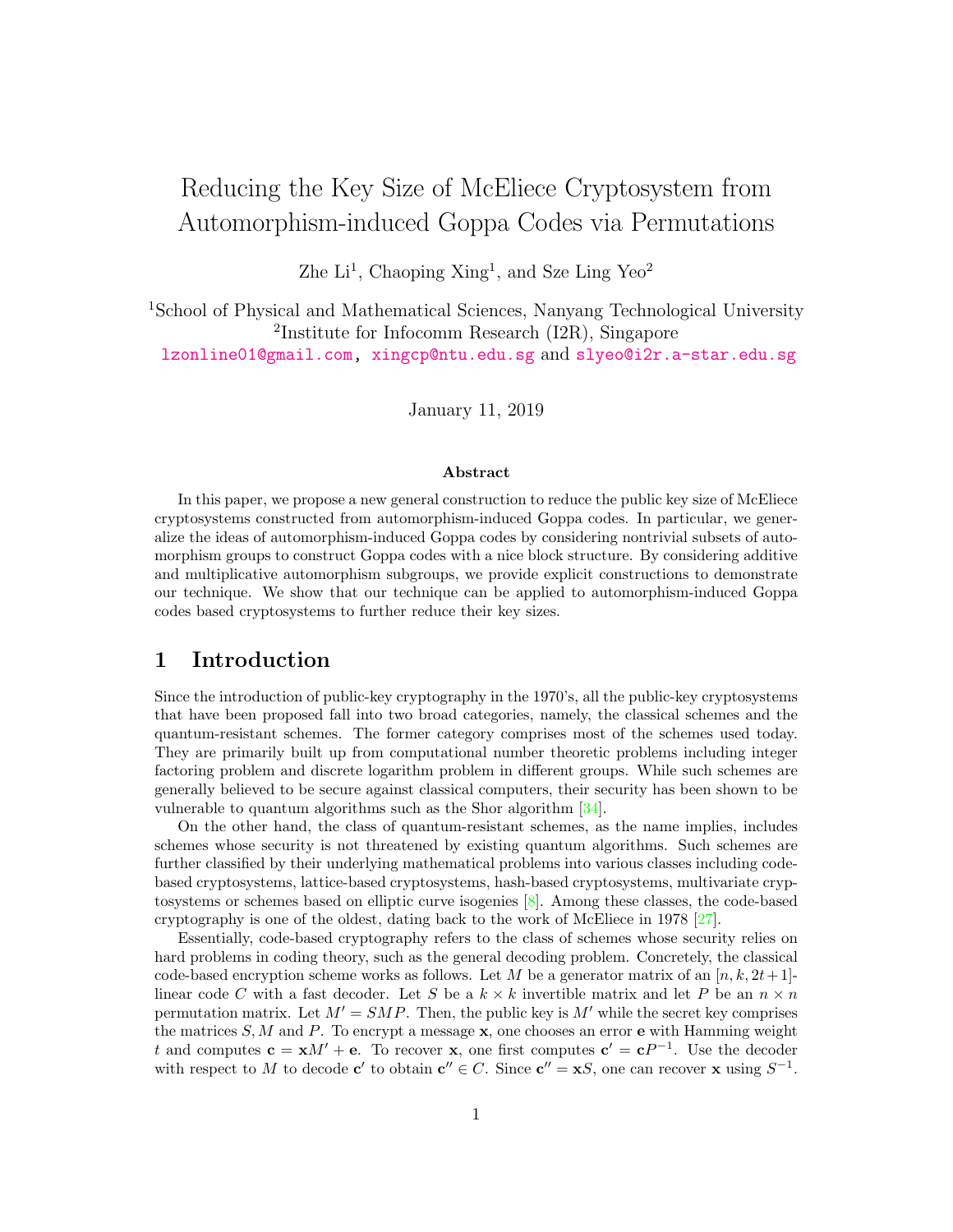<span id="page-1-0"></span>An alternative but equivalent code-based encryption scheme was proposed by Niederreiter in [\[31\]](#page-14-2) in which the parity-check matrix instead of the generator matrix was used. In this scheme, a message is converted into a vector of Hamming weight  $t$  and encryption is performed by multiplying this vector with the parity check matrix. Once again, decryption is accomplished via a fast decoder while the security is based on the difficulty of the syndrome decoding problem.

The above descriptions only outline the essential ideas of code-based schemes. Variants of these schemes have been proposed to achieve different forms of security such as the CCA2 security [\[20\]](#page-14-3). The main advantage of code-based cryptosystems lies in its efficient operations leading to very efficient encryption and decryption. As such, it continues to draw much interest to design new code-based cryptographic primitives. For instance, in the recent NIST submissions, several proposals on code-based key encapsulation mechanisms were proposed [\[1\]](#page-12-0), including  $[3, 2]$  $[3, 2]$ . Essentially, any code C used in the schemes must satisfy the main property, namely, it has an efficient decoder using a particular matrix  $M$  but multiplying this matrix with a random matrix transforms the corresponding code into a random code. In addition, the code used should not exhibit any structural weakness to recover the private key. The first family of codes suggested by McEliece in [\[27\]](#page-14-1) is the family of Goppa codes. Subsequently, other families of codes are proposed, including algebraic geometric codes [\[19\]](#page-14-4), Reed-Muller codes [\[35\]](#page-14-5), Reed Solomon codes [\[31\]](#page-14-2), and more recently, MDPC codes [\[30\]](#page-14-6). While all these codes have an efficient decoding algorithm, the structures exhibited by some of the codes make them vulnerable to other attacks. Ideally, one hopes to construct public keys with reasonably short lengths such that the underlying structures are properly concealed. Quasi-cyclic MDPC codes are more recent designs that seem promising to achieve these two goals simultaneously. On the other hand, codes such as Reed-Muller codes and Reed Solomon codes, while providing short public keys, have all been broken [\[28,](#page-14-7) [23\]](#page-14-8). In terms of security, Goppa codes seem to be the strongest as they have withstood structural attacks since they were first proposed by McEliece. However, they suffer from the disadvantage of having large public key sizes.

As such, it is an interesting problem to consider sub-classes of Goppa codes to better balance the security and public key size requirements. One common approach adopted is to employ quasi-cyclic or quasi-dyadic Goppa codes [\[29,](#page-14-9) [7\]](#page-13-2) or more generally, codes with a nontrivial automorphism group  $[6]$ . Indeed, in [\[14\]](#page-13-4), the authors showed that existing quasi-cyclic and quasi-dyadic constructions are induced from nontrivial automorphism subgroups of the rational function field. The main advantage to use a code with a nontrivial automorphism group  $\mathcal G$  is that there exists a subset of basis codewords such that this subset together with their permutations induced by  $G$  form the whole basis of the code. As such, this allows one to use the subset of codewords as the public key instead of the entire basis, thereby reducing the size of the public key. Nonetheless, the size reduction leads to a trade-off with respect to its resistance to structural attacks. In particular, it was shown in  $[15, 14, 4]$  $[15, 14, 4]$  $[15, 14, 4]$  $[15, 14, 4]$  that the public/private key pair of such codes is equivalent to a public/private key pair of another code with smaller parameters. Algebraic cryptanalysis can then be performed on the corresponding codes with smaller parameters and successful attacks following this approach were carried out in [\[16,](#page-13-7) [17\]](#page-13-8). As such, one must select the parameters carefully in order to balance the trade-off and to achieve the desired security level [\[3\]](#page-13-1).

In this paper, we generalize the approach of automorphism-induced code constructions to seek for Goppa codes with compact public key sizes. Instead of finding codes with nontrivial automorphism groups, we will construct Goppa codes that are a union of different subcodes and their permutations. Specifically, we solve the following problem.

**Problem 1:** Construct Goppa codes C that contain a subset S of linearly independent codewords satisfying the following properties:

- For each  $c \in S$ , there exists a set of permutations  $\mathcal{P}_{c}$  such that  $\sigma(c) \in C$  for all  $\sigma \in \mathcal{P}_{c}$ ;
- $B = \bigcup_{\mathbf{c} \in S} (\bigcup_{\sigma \in \mathcal{P}_{\mathbf{c}}} \sigma(\mathbf{c}))$  is a basis of C.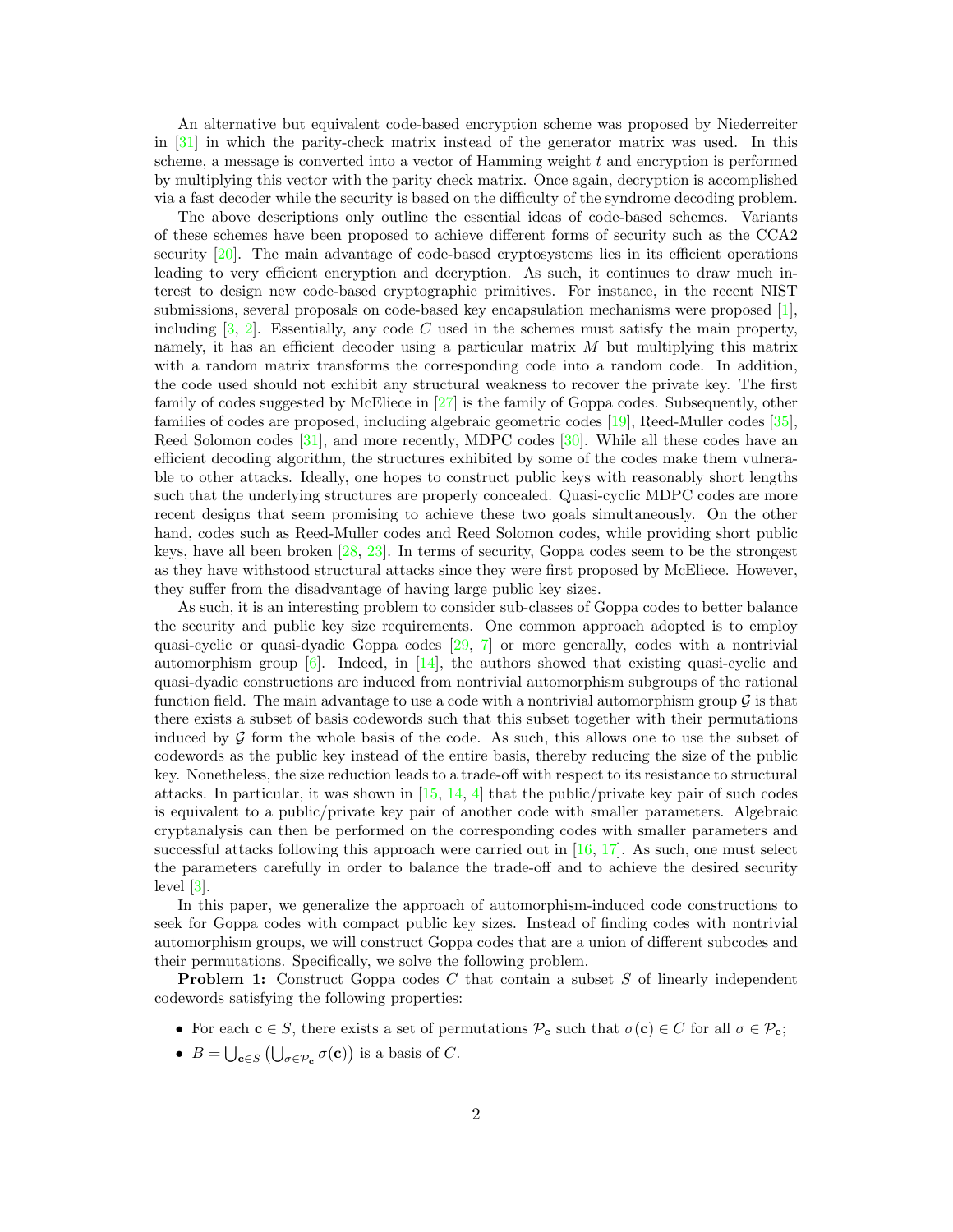<span id="page-2-0"></span>By finding such codes  $C$ , one can then use the set  $S$  as its public key. Observe that the automorphism-induced codes including the quasi-cyclic and quasi-dyadic codes are examples of the codes we seek. In these cases, all the  $P_c$  are identical and equal to the automorphism group of the code. While this construction allows one to use the set  $S$  as the public key, the automorphism group can be exploited to reduce the security of the scheme with respect to algebraic attacks.

This paper seeks to provide other classes of Goppa codes that satisfy the conditions of Problem 1. In our constructions, the sets  $\mathcal{P}_{c}$  are no longer automorphism groups of the codes. Instead, we consider only subsets of permutations of each codeword. In this way, our codes become resistant to the algebraic attacks of  $[15, 14, 4]$  $[15, 14, 4]$  $[15, 14, 4]$  $[15, 14, 4]$  as the folding operation does not lead to an invariant subcode (see [2.3](#page-5-0) for the relevant definitions). Moreover, our construction is generic in the sense that it can be applied to reduce the key size of existing code-based schemes from Goppa codes.

In this paper, we first provide conditions for permutations of codewords to lie in the code. We then construct codes with a partial quasi-cyclic and quasi-dyadic structure. We demonstrate that the codes we construct are not vulnerable to the algebraic attacks of [\[16,](#page-13-7) [17,](#page-13-8) [14\]](#page-13-4). Finally, we apply our technique to automorphism-induced Goppa codes to obtain compact and secure Goppa codes. We show with concrete examples that our technique can reduce the public key sizes in BigQuake [\[3\]](#page-13-1) by at least half.

The subsequent sections are structured as follows. First, we recall Goppa codes and their permutations. We also review automorphism-induced Goppa codes and the associated algebraic attacks. We then present our new construction that exploits subsets of automorphism groups to yield codes with a nice permutation structure. In Section 4, we provide a security discussion of our construction. Finally, we present an algorithm that combines our technique with existing quasi-cyclic constructions to obtain Goppa codes with reduced public key sizes.

# 2 Preliminaries

In this paper, we always assume that  $q = 2^m$  for an integer  $m \geq 2$ . Let  $\mathbb{F}_q$  denote the finite field with  $q$  elements.

### 2.1 Goppa codes

We first review the definition of Goppa codes [\[27\]](#page-14-1). In the following, we present a construction that is relevant for this work.

**Definition 2.1** (Goppa code). Let t and n be positive integers with  $t < n \leq q$ . Let  $g(x) \in \mathbb{F}_q[x]$ be a polynomial of degree t and let  $L = \{\gamma_1, \dots, \gamma_n\}$  be an ordered set containing n distinct elements of  $\mathbb{F}_q$  such that  $g(\gamma_i) \neq 0$  for  $1 \leq i \leq n$ . The Goppa code  $\Gamma(L, g)$  is defined as

$$
\Gamma(L,g) = \left\{ \mathbf{c} = (c_1, \cdots, c_n) \in \mathbb{F}_2^n : \sum_{i=1}^n \frac{c_i}{x - \gamma_i} \equiv 0 \pmod{g(x)} \right\}.
$$

The polynomial  $q(x)$  is called the Goppa polynomial. When  $q(x)$  is irreducible,  $\Gamma(L, q)$  is called an irreducible Goppa code. In this paper, we call the ordered set L the Goppa support.

Some of the main properties of Goppa codes are summarized below.

**Remark 2.2.** (i) The Goppa code  $\Gamma(L, g)$  is a subfield subcode of generalized Reed-Solomon codes. In fact, the class of Goppa codes is a special case of alternant codes.

(ii) The Goppa code  $\Gamma(L, g)$  is a binary linear code and has dimension at least  $n - mt$ , and minimum distance at least  $t + 1$ .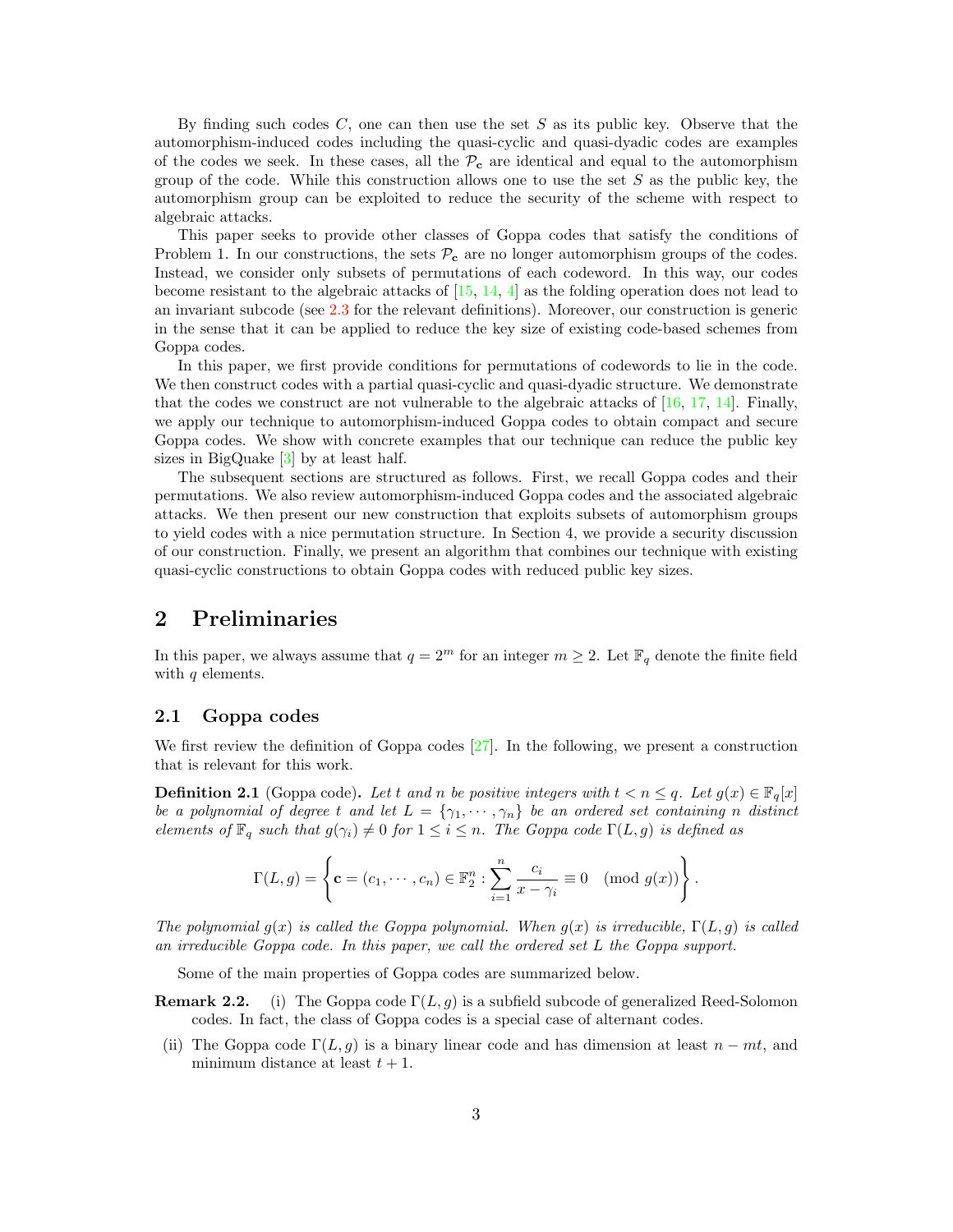<span id="page-3-4"></span>(iii) If  $g(x)$  has no multiple roots, then  $\Gamma(L, g)$  has minimum distance at least  $2t + 1$ . In particular, an irreducible Goppa code  $\Gamma(L, g)$  has minimum distance at least  $2t + 1$ .

Given a Goppa support L and a Goppa polynomial  $g(x)$ , a parity-check matrix of  $\Gamma(L, g)$  is given by  $H = V D$ , where

<span id="page-3-1"></span>
$$
V = \begin{pmatrix} 1 & 1 & \dots & 1 \\ \gamma_1 & \gamma_2 & \dots & \gamma_n \\ \gamma_1^2 & \gamma_2^2 & \dots & \gamma_n^2 \\ \dots & \dots & \dots & \dots \\ \gamma_1^{t-1} & \gamma_2^{t-1} & \dots & \gamma_n^{t-1} \end{pmatrix}
$$
 (1)

and

<span id="page-3-2"></span>
$$
D = diag(1/g(\gamma_1), 1/g(\gamma_2), \dots, 1/g(\gamma_n)).
$$
\n(2)

One of the nice properties of Goppa codes lies in its efficient decodability. In particular, there exists a polynomial-time decoding algorithm for Goppa codes [\[24\]](#page-14-10) that can decode up to t errors.

Fix  $a \in \mathbb{F}_q^*, b \in \mathbb{F}_q, c \in \mathbb{F}_q^*$ . For a Goppa support  $L \subset \mathbb{F}_q$ , let  $L' = \{a^{-1}x - b : x \in L\}$ . Then, for any  $g \in \mathbb{F}_q[x]$ , it is easy to check that the Goppa codes  $\Gamma(L, g)$  and  $\Gamma(L', cg(ax + b))$ are equal. Consequently, for any Goppa code, one can find at least  $q(q - 1)$  different Goppa supports and monic Goppa polynomials that define the given code.

The following result follows directly from the definition of Goppa codes [\[24\]](#page-14-10).

<span id="page-3-3"></span>**Lemma 2.3.** Fix  $L \subset \mathbb{F}_q$ . For any two polynomials  $g_1(x)$  and  $g_2(x)$ , one has:

$$
\Gamma(L, g_1(x)) \cap \Gamma(L, g_2(x)) = \Gamma(L, \operatorname{lcm}(g_1(x), g_2(x))).
$$

#### 2.2 Permutations of Goppa codes

In this subsection, we take a look at permutations of Goppa codes.

For a positive integer n, let  $S_n$  denote the symmetric group on n symbols. We let  $S_n$  act on the vector space  $\mathbb{F}_2^n$  via

$$
\sigma(\mathbf{c}) = \sigma(c_1, \cdots, c_n) = (c_{\sigma(1)}, \cdots, c_{\sigma(n)})
$$

for  $\sigma \in \mathcal{S}_n$  and  $\mathbf{c} = (c_1, \dots, c_n) \in \mathbb{F}_2^n$ . Then,  $\sigma(C) = {\sigma(\mathbf{c}) : \mathbf{c} \in C}$  is also a code with the same parameters as the code C.

**Definition 2.4.** The automorphism group of a code  $C \subseteq \mathbb{F}_2^n$  is defined as

$$
Aut(C) = \{ \sigma \in \mathcal{S}_n : \sigma(\mathbf{c}) \in C \text{ for all } \mathbf{c} \in C \}.
$$

In particular,  $\sigma \in \text{Aut}(C)$  if and only if  $\sigma(C) = C$ .

We next show that there exist permutations  $\sigma \in \mathcal{S}_n$  such that  $\sigma(C)$  is itself a Goppa code.

Let  $F = \mathbb{F}_q(x)$  denote the rational function field over  $\mathbb{F}_q$ . We denote by  $\text{Aut}(F/\mathbb{F}_q)$  the automorphism group of F over  $\mathbb{F}_q$ , i.e.,

$$
Aut(F/\mathbb{F}_q) = \{ \sigma : F \to F, \text{ where } \sigma \text{ is an } \mathbb{F}_q \text{-automorphism of } F \}. \tag{3}
$$

It is clear that an automorphism  $\sigma \in Aut(F/\mathbb{F}_q)$  is uniquely determined by  $\sigma(x)$ . It is well known that every automorphism  $\sigma \in \text{Aut}(F/\mathbb{F}_q)$  is given by

<span id="page-3-0"></span>
$$
\sigma(x) = \frac{ax+b}{cx+d} \tag{4}
$$

for some constants  $a, b, c, d \in \mathbb{F}_q$  with  $ad - bc \neq 0$  (see [\[11\]](#page-13-9)). Denote by  $GL_2(q)$  the general linear group of  $2 \times 2$  invertible matrices over  $\mathbb{F}_q$ . Thus, every matrix  $A = \begin{pmatrix} a & b \\ c & d \end{pmatrix} \in GL_2(q)$  induces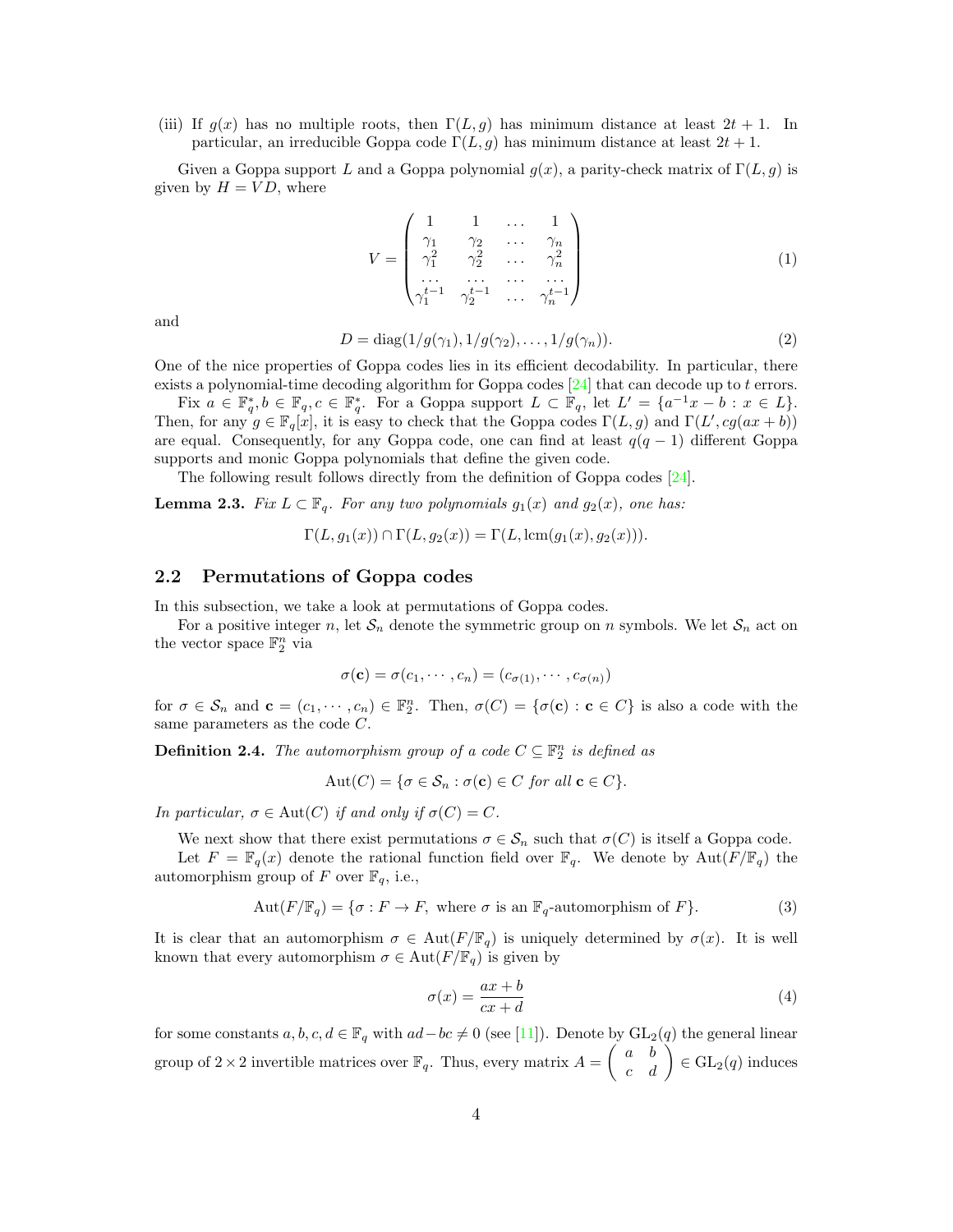<span id="page-4-2"></span>an automorphism of F given by [\(4\)](#page-3-0). Two matrices of  $GL_2(q)$  induce the same automorphism of F if and only if they belong to the same coset of  $Z(\text{GL}_2(q))$ , where  $Z(\text{GL}_2(q))$  stands for the center  ${aI_2: a \in \mathbb{F}_q^*}$  of  $GL_2(q)$ . This implies that  $Aut(F/\mathbb{F}_q)$  is isomorphic to the projective linear group  $PGL_2(q) := GL_2(q)/Z(GL_2(q))$ . Thus, we can identify  $Aut(F/\mathbb{F}_q)$  with  $PGL_2(q)$ .

Consider the subgroup of  $PGL<sub>2</sub>(q)$ ,

$$
\text{AGL}_2(q) := \left\{ \left( \begin{array}{cc} a & b \\ 0 & 1 \end{array} \right) : \ a \in \mathbb{F}_q^*, b \in \mathbb{F}_q \right\}. \tag{5}
$$

 $\text{AGL}_2(q)$  is called the affine linear group. Every element  $A = \begin{pmatrix} a & b \\ 0 & 1 \end{pmatrix} \in \text{AGL}_2(q)$  defines an affine automorphism  $\sigma_{a,b}(x) = ax + b$ .

The following lemma is straightforward to verify.

**Lemma 2.5.** Let  $b \in \mathbb{F}_q$ . Then,

$$
ord(\sigma_{a,b}) = \begin{cases} ord(a) & if a \neq 1, \\ 2 & otherwise \end{cases}
$$

We recall the definition of a group action on a set and some of its basic properties.

**Definition 2.6** ([\[22\]](#page-14-11)). A group G action on a set S is a mapping from  $G \times S$  to S to satisfying the following properties:

- (i)  $g_1 \cdot (g_2 \cdot s) = (g_1 g_2) \cdot s$  for all  $g_1, g_2 \in G, s \in S$ ,
- (ii)  $1 \cdot s = s$  for all  $s \in S$ .

**Definition 2.7.** Let G be a group acting on a set S. The equivalence class  $\{g \cdot s : g \in \mathcal{G}\}\$  is called the orbit of  $\mathcal G$  containing s.

Remark 2.8. (i) The orbits of two different elements in S are either equal or disjoint. In particular, S is partitioned into a disjoint union of orbits.

(ii) For  $s \in S$ , let  $\mathcal{G}_s$  denote the stabilizer subgroup of G that fixes s under the group action, that is  $\mathcal{G}_s = \{g : g \in \mathcal{G} | g \cdot s = s\}.$  Then, the orbit containing s has  $|\mathcal{G}|/|\mathcal{G}_s|$  different elements.

For any element  $g \in \mathcal{G}$ , the action of g induces a permutation on the set S. In fact, g restricted to any orbit  $\mathcal O$  is a permutation of  $\mathcal O$ . In particular, let  $L = \{ \gamma_1, \ldots, \gamma_n \}$  be a disjoint union of G-orbits. Then, for any  $\sigma \in \mathcal{G}$  and  $1 \leq i \leq n$ , there exists j such that  $\sigma \cdot \gamma_i = \gamma_j$ . In this case, we will simply denote the corresponding permutation in  $S_n$  as  $\sigma(i) = j$ .

**Definition 2.9.** Let L be a subset of  $\mathbb{F}_q$  containing n distinct elements. For any  $\sigma \in \mathcal{S}_n$ , we say that L is invariant under  $\sigma$  if  $\sigma(L) = L$ . If L is invariant under every  $\sigma$  in a subgroup  $\mathcal G$  of  $\mathcal S_n$ , we say that L is  $\mathcal G$ -invariant. In particular, if L is a disjoint union of  $\mathcal G$ -orbits, L is G-invariant.

<span id="page-4-0"></span>**Remark 2.10.** Consider a group action of  $\text{AGL}_2(q)$  on  $\mathbb{F}_q$  defined by  $\sigma_{a,b} \cdot \gamma = a^{-1}(\gamma - b)$ . One easily checks that this is a group action. Then, one has  $\sigma_{a,b}(x-\gamma) = a(x - \sigma_{a,b} \cdot \gamma)$ .

<span id="page-4-1"></span>**Proposition 2.11.** Let G be a subgroup of  $\text{AGL}_2(q)$  and let  $L \subset \mathbb{F}_q$  be a disjoint union of *G*-orbits. Let  $g \in \mathbb{F}_q[x]$ . For any  $\sigma \in G$ , one has

$$
\sigma(\Gamma(L, g)) = \Gamma(L, g(\sigma^{-1}(x))).
$$

*Proof.* Write  $L = \{\gamma_1, \ldots, \gamma_n\}$ . Here, it suffices to show that  $\sigma(\Gamma(L, g)) \subset \Gamma(L, g(\sigma^{-1}(x)))$ . Let  ${\bf c} = (c_1, c_2, \ldots, c_n) \in \Gamma(L, g)$ . By definition, we have:

$$
\sum_{i=1}^{n} \frac{c_i}{x - \gamma_i} \equiv 0 \mod g(x).
$$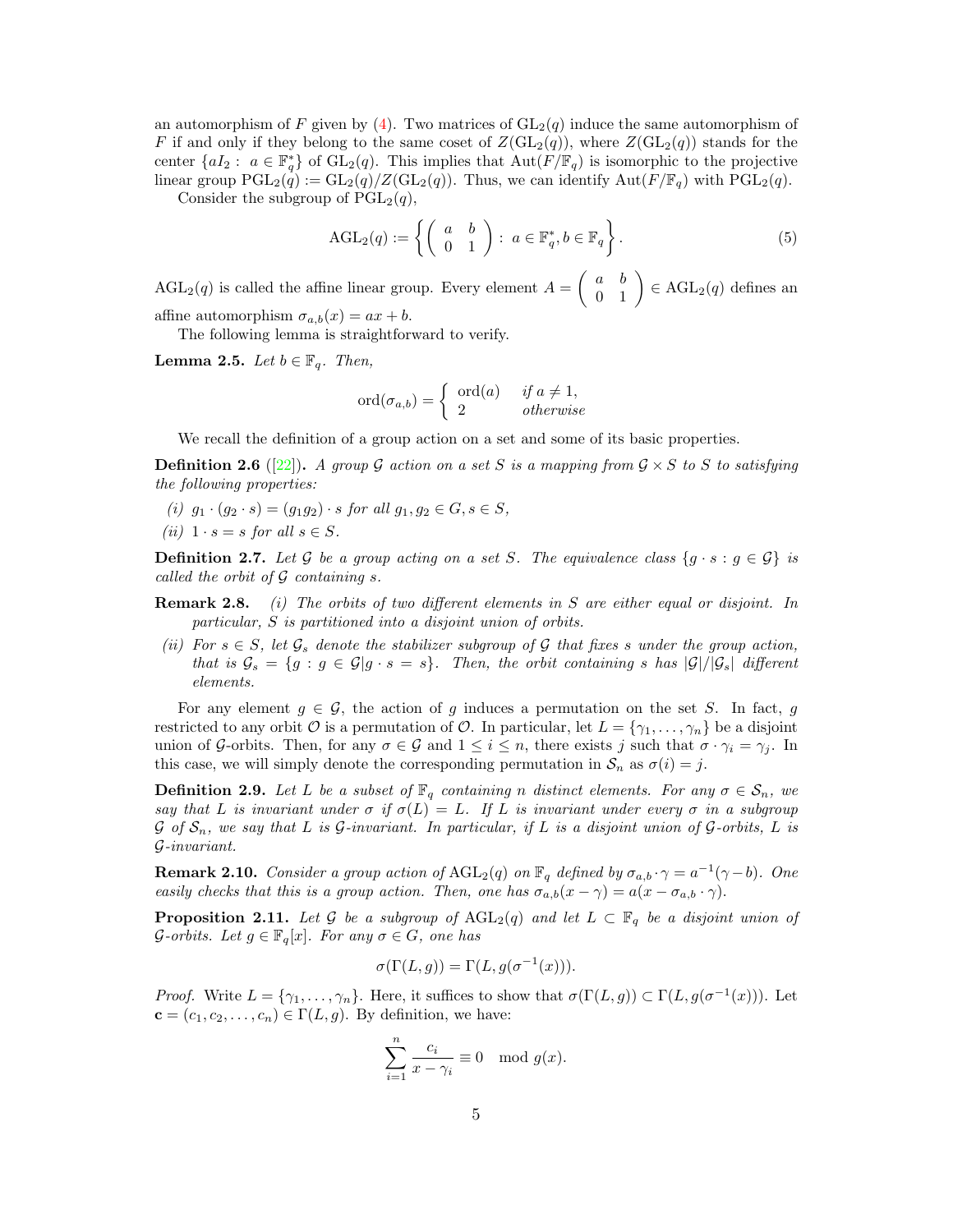<span id="page-5-1"></span>Applying  $\sigma^{-1}$  to both sides of the equivalence relation Remark [2.10](#page-4-0) yields

$$
\sum_{i=1}^{n} \frac{c_i}{x - \sigma^{-1} \cdot \gamma_i} \equiv 0 \mod g(\sigma^{-1}(x)).
$$

Since L is a union of G-orbits, for each  $i = 1, \ldots, n$ , there exists some j such that  $\gamma_i \in L$  and  $\sigma(\gamma_j) = \gamma_i$ . Rearranging the equation then gives:

$$
\sum_{i=1}^{n} \frac{c_{\sigma(i)}}{x - \gamma_i} \equiv 0 \mod g(\sigma^{-1}(x)),
$$

and this proves our desired result.

#### $\Box$

#### <span id="page-5-0"></span>2.3 Automorphism-induced Goppa codes

In Proposition [2.11,](#page-4-1) suppose further that there exists some  $\alpha \in \mathbb{F}_q^*$  such that  $g(\sigma^{-1}) = \alpha g$ . Then, it follows that  $\sigma(\Gamma(L, g)) = \Gamma(L, g)$ , that is,  $\sigma$  is in the automorphism group of  $\Gamma(L, g)$ . In other words, for any  $\mathbf{c} \in \Gamma(L, g)$ , the permuted codeword  $\sigma^i(\mathbf{c})$  lies in the code as well for  $i = 1, 2, \ldots$  This property enables one to construct generator matrices of the code exhibiting a nice structure, thereby reducing the public key size of schemes built from these codes.

As such, a common approach to construct McEliece-based schemes with shorter keys is to employ Goppa codes induced by subgroups of  $\text{AGL}_2(q)$  (or more generally, subgroups of projective semi-linear groups of  $Aut(F/\mathbb{F}_q)$ . For instance, in [\[6\]](#page-13-3), the author described alternant codes that can be constructed from prescribed automorphism subgroups of which, Goppa codes form a special case. These codes resulted in quasi-cyclic, quasi-dyadic and monoidic alternant codes which were subsequently employed to construct McEliece-based schemes with compact keys [\[29,](#page-14-9) [7,](#page-13-2) [3,](#page-13-1) [2\]](#page-12-1).

We review the main ideas of this approach below. Here, we are presenting the ideas in a more general manner to facilitate the discussion in the remainder of the paper.

Let G be a subgroup of  $\text{AGL}_2(q)$  of size r. Suppose that there are at least s G-orbits of size r. Let L be a union of s of these orbits and let  $n = rs$ . Let  $t = dr$  for some positive integer d and let  $g(x)$  be a polynomial of degree t that is invariant under the G-action, i.e., for every  $\sigma \in \mathcal{G}$ , there exists  $\alpha \in \mathbb{F}_q^*$  such that  $g(\sigma(x)) = \alpha g(x)$ . From Proposition [2.11,](#page-4-1) it follows that for every  $\sigma \in \mathcal{G}$ ,  $\sigma(\Gamma(L,g)) = \Gamma(L,g)$ . Hence,  $\Gamma(L,g)$  is a Goppa code with G as a subgroup of Aut $(\Gamma(L, g))$ .

One common way to construct the G-invariant polynomial  $q(x)$  is as follows. Pick an irreducible polynomial  $f(x)$  of degree d. Define

$$
g(x) = f\left(\prod_{\sigma \in \mathcal{G}} \sigma(x)\right).
$$

Then,  $g(x)$  is invariant under any  $\sigma \in \mathcal{G}$ . In [\[6,](#page-13-3) [14\]](#page-13-4), the authors classified polynomials invariant under some particular subgroups of  $\text{AGL}_2(q)$ .

Denote the orbits in L by  $\mathcal{O}_i$ ,  $i = 1, 2, ..., s$ . For each orbit  $\mathcal{O}_i$ , fix a representative  $\beta_i$ . Fix an order in G, that is  $\mathcal{G} = {\sigma_1, \sigma_2, \ldots, \sigma_r}$ . With this order, write  $\mathcal{O}_i = {\sigma_1 \cdot \beta_i, \sigma_2 \cdot \beta_i, \ldots, \sigma_r \cdot \beta_i}$ . It is clear that for any  $\sigma \in \mathcal{G}$ ,  $\sigma$  induces the same permutation for each orbit. We denote this permutation by  $\tilde{\sigma}$ .

Order the elements in L as  $L = \mathcal{O}_1||\mathcal{O}_2||\dots||\mathcal{O}_s = \{(\sigma_1 \cdot \beta_1 \dots \sigma_r \cdot \beta_1), \dots, (\sigma_1 \cdot \beta_s \dots \sigma_r \cdot \beta_r)\}$  $(\beta_s)$ . Let  $\mathbf{c} = (c_1, \ldots, c_n) \in \Gamma(L, g)$ . We partition  $\mathbf{c}$  as  $\mathbf{c} = (\mathbf{c}_{\mathcal{O}_1} || \ldots || \mathbf{c}_{\mathcal{O}_s}),$  where each  $\mathbf{c}_{\mathcal{O}_i}$ corresponds to the entries indexed by elements in  $\mathcal{O}_i$  with  $i \in \{1, \ldots, s\}$ . Then for each  $\sigma \in \mathcal{G}$ ,  $\mathbf{c}_{\sigma} = (\mathbf{c}_{\tilde{\sigma}(\mathcal{O}_1)} || \dots || \mathbf{c}_{\tilde{\sigma}(\mathcal{O}_s)}) \in \Gamma(L, g).$ 

Next, we seek to construct a generator matrix for  $\Gamma(L,g)$  having a nice form. Let k denote the dimension of  $\Gamma(L, g)$ . Suppose further that  $k = n - mt$ . Let  $k_0 = k/r = (s - md)$ .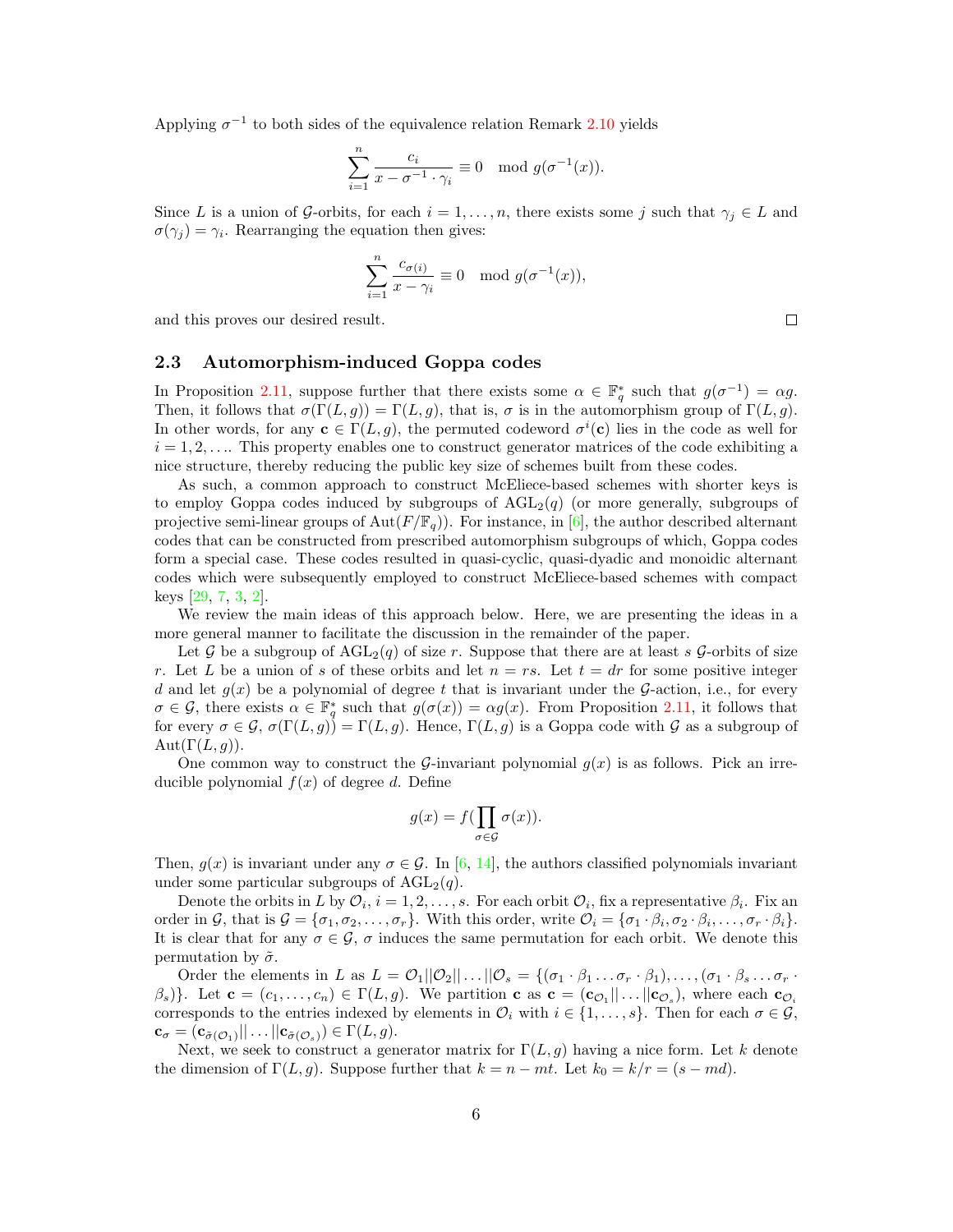<span id="page-6-1"></span>Consider a generator matrix M of  $\Gamma(L, g)$ . Without any loss of generality, suppose that M can be put in systematic form (for otherwise, choose other  $\beta_i$ 's), that is,  $M = (I, B)$ , where B is  $a k \times (n-k)$  matrix. Label the rows of M by  $M_i$ . Define  $P(L,g) := \{M_1, M_{r+1}, \ldots, M_{(k_0-1)r+1}\}.$ For each  $\mathbf{c} \in P(L, g)$ , form the matrix

$$
\mathbf{c}(\mathcal{G}) = \begin{pmatrix} \sigma_1(\mathbf{c}) \\ \vdots \\ \sigma_r(\mathbf{c}) \end{pmatrix}.
$$

Finally, form the generator matrix

$$
M(L,g) = \begin{pmatrix} \mathbf{c}_1(\mathcal{G}) \\ \vdots \\ \mathbf{c}_{k_0}(\mathcal{G}) \end{pmatrix},
$$

for  $\mathbf{c}_i = M_{(i-1)r+1}$ . Note that since M is in systematic form, each  $\mathbf{c}_i = M_{(i-1)r+1}$  is such that the *i*-th block is of the form  $(1, 0, \ldots, 0)$  while the other blocks in the first  $k_0$  blocks are  $(0, 0, \ldots, 0).$ 

<span id="page-6-0"></span>**Theorem 2.12.** The matrix  $M(L, q)$  constructed above is a generator matrix of  $\Gamma(L, q)$ .

*Proof.* First, it is clear that for each  $c \in P(L, g)$  and for each  $\sigma \in \mathcal{G}$ ,  $\sigma(c) \in \Gamma(L, g)$ . It thus remains to show that  $M(L, g)$  has rank k. Observe that for each  $\mathbf{c} \in P(L, g)$ ,  $\mathbf{c}(\mathcal{G})$  is an  $r \times n$ matrix. Further,  $c(G)$  can be viewed as a concatenation of s  $r \times r$  square matrices where each square matrix is in fact  $\mathbf{c}_\mathcal{O}(\mathcal{G})$  for an orbit  $\mathcal O$  contained in L. Consider the first  $k_0$  blocks of  $\mathbf{c}_i(\mathcal{G})$ . By our choice of  $\mathbf{c}_i$ , we see that the *i*-th block of  $\mathbf{c}_i(\mathcal{G})$  is a permutation matrix while all other blocks are 0. Hence, the first k columns of  $M(L, g)$  have the form

$$
\begin{pmatrix}\nA & 0 & \dots & 0 \\
0 & A & \dots & 0 \\
\vdots & \vdots & \vdots & \ddots & \vdots \\
0 & 0 & \dots & A\n\end{pmatrix},
$$

where  $A = \mathbf{x}(\mathcal{G})$  and  $\mathbf{x} = (1, 0, \dots, 0)$ . Since the rank of A is r, the desired result follows.  $\Box$ 

Two particular subgroups of  $AGL_2(q)$  of interest are the multiplicative cyclic subgroup of order  $r|(q-1)$  and the additive subgroup of order  $2^v$  for  $1 \le v \le m$ . Concretely, the former comprises automorphisms of the form  $\sigma_a(x) = ax$  for  $a \in \mathbb{F}_q^*$  of order r and gives rise to quasicyclic Goppa codes  $[7, 3]$  $[7, 3]$ . In this case, the orbits in the Goppa support L are cosets of the subgroup of  $\mathbb{F}_q^*$  of order r and the Goppa polynomial is of the form  $g(x) = f(x^r)$  for some irreducible polynomial  $f(x) \in \mathbb{F}_q[x]$ .

On the other hand, the additive subgroup construction results in quasi-dyadic Goppa codes [\[29,](#page-14-9) [2\]](#page-12-1). Let V be any  $\mathbb{F}_2$ -subspace of  $\mathbb{F}_q$  with dimension v. The additive automorphism group consists of automorphisms of the form  $\sigma_b(x) = x + b$  for all  $b \in V$ . Thus, the orbits in L are all cosets of V in  $\mathbb{F}_q$ , each of size  $2^v$  and the Goppa polynomial is of the form  $f(L(x))$ , where  $f(x)$ is an irreducible polynomial and  $L(x) = \prod_{b \in V} (x + b)$ .

Observe from Theorem [2.12](#page-6-0) that it suffices to provide the set  $P(L, g)$  in order to construct the generator matrix of  $\Gamma(L, g)$ , that is, these codes are examples of the codes we seek in Problem 1. In other words, when using this code in McEliece-based schemes, the public key size can be reduced. However, matrices with such nice structure also reduce the number of unknowns to mount algebraic attacks, thereby weakening the security with respect to structural attacks. One way to perform algebraic cryptanalysis is to consider the parity-check equations using the parity-check matrix  $H = VD$  where V and D are defined in Equations [1](#page-3-1) and [2,](#page-3-2) respectively,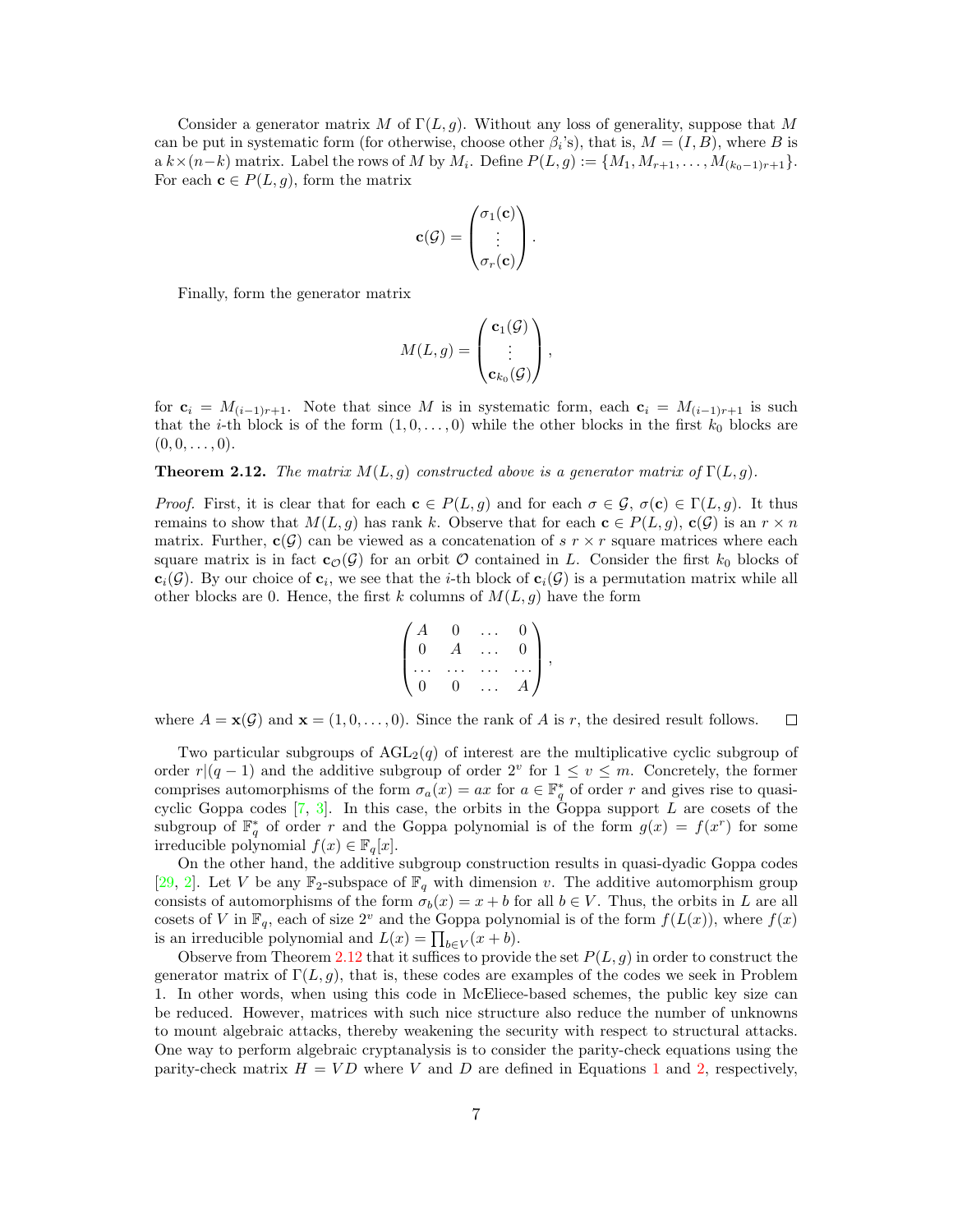<span id="page-7-0"></span>and treating the  $\gamma_i$ 's and  $1/g(\gamma_i)$ 's as unknowns. One then tries to solve the system of equations using algebraic solving tools such as Gröbner basis algorithms. In the case of automorphisminduced Goppa codes, the unknowns for the Goppa support are reduced to the elements of the subgroup as well as the orbit representatives. At the same time, since  $g(a)$  is identical for all  $a$  in the same orbit of  $L$ , the number of unknowns of the diagonal matrix in Equation [2](#page-3-2) is reduced to the number of orbits. Essentially, it was shown in [\[14,](#page-13-4) [4\]](#page-13-6) that one can construct Goppa codes with much smaller parameters from these automorphism-induced codes, namely, via folded codes and invariant codes defined as follows.

**Definition 2.13.** Let  $C = \Gamma(L, g)$  be a Goppa code induced by an automorphism subgroup G so that L is a disjoint union of G-orbits. For  $\mathbf{c} \in C$ , define Punc $(\mathbf{c})$  as the codeword obtained from c by puncturing on a set of representatives for the orbits in L.

• The folded code  $\phi(C)$  is the subcode of C defined as:

$$
\phi(C) = \{ \text{Punc}(\sum_{\sigma \in \mathcal{G}} \sigma(\mathbf{c})) : \mathbf{c} \in C \}.
$$

• The invariant code  $C^{\mathcal{G}}$  is the subcode of C defined by:

$$
C^{\mathcal{G}} = \{ \text{Punc}(\mathbf{c}) : \mathbf{c} \in C | \sigma(\mathbf{c}) = \mathbf{c} \text{ for all } \sigma \in \mathcal{G} \}.
$$

Clearly, the folded code is a subcode of the invariant code. In  $[14, 4]$  $[14, 4]$ , it was shown that for the quasi-cyclic case, these two subcodes are identical and equal to  $\Gamma(L', f(x))$ , where L' is a set of representatives of orbits in L and  $g(x) = f(x^r)$  with r being the order of the cyclic subgroup of  $\overline{\mathbb{F}_q^*}.$ 

## 3 Partial quasi-cyclic and partial quasi-dyadic Goppa codes

In this section, we present a more general construction for codes satisfying the properties in Problem 1, namely, we do not restrict to nontrivial automorphism subgroups of the code. In other words, our codes may have trivial automorphism groups but contain subsets of codewords and sets of permutations where these codewords and their corresponding permutations generate the whole code. These constructions will prevent an attacker from finding folded and invariant subcodes of the code.

First, we give a sufficient condition for a permuted codeword of a code to remain in the code.

**Lemma 3.1.** Given a linear code C and a permutation  $\sigma \in \mathcal{S}_n$ ,  $C' = C \cap \sigma(C)$  is also a linear code. Suppose that C' is nontrivial. For any codeword  $\mathbf{c} \in C'$ , one has  $\sigma^{-1}(\mathbf{c}) \in C$ . Further, if  $\sigma^{-1}(\mathbf{c}) \in \sigma(C)$ , then  $\sigma^i(\mathbf{c}) \in C'$  for  $i \in \mathbb{Z}$ .

Proof. Since  $\mathbf{c} \in C' \subseteq \sigma(C)$ , it follows that  $\sigma^{-1}(\mathbf{c}) \in C$ . In the case where  $\sigma^{-1}(\mathbf{c}) \in \sigma(C)$ , then  $\sigma^{-1}(\mathbf{c}) \in C'$ . Based on the fact that  $\mathbf{c}, \sigma^{-1}(\mathbf{c}) \in C'$  and  $\sigma$  is a permutation, one can continue to apply  $\sigma^{-1}$  many times and the result is still a codeword of  $C'$ .  $\Box$ 

**Remark 3.2.** Suppose that  $\sigma$  has order 2. Then  $\sigma(\mathbf{c}) \in \sigma(C) \cap \sigma(\sigma(C)) = \sigma(C) \cap C$ .

More generally, let  $\sigma_0$  be the identity permutation and let  $\sigma_1, \ldots, \sigma_l$  be l distinct permutations in  $S_n$ . Suppose that for a linear code C, the code  $C' = \bigcap_{i=0}^{l} \sigma_i(C)$  is nontrivial. Then for  $\mathbf{c} \in C'$  and for all  $i = 1, 2, \ldots, l, \sigma_i^{-1}(\mathbf{c}) \in C$ .

In terms of Goppa codes, one has the following result.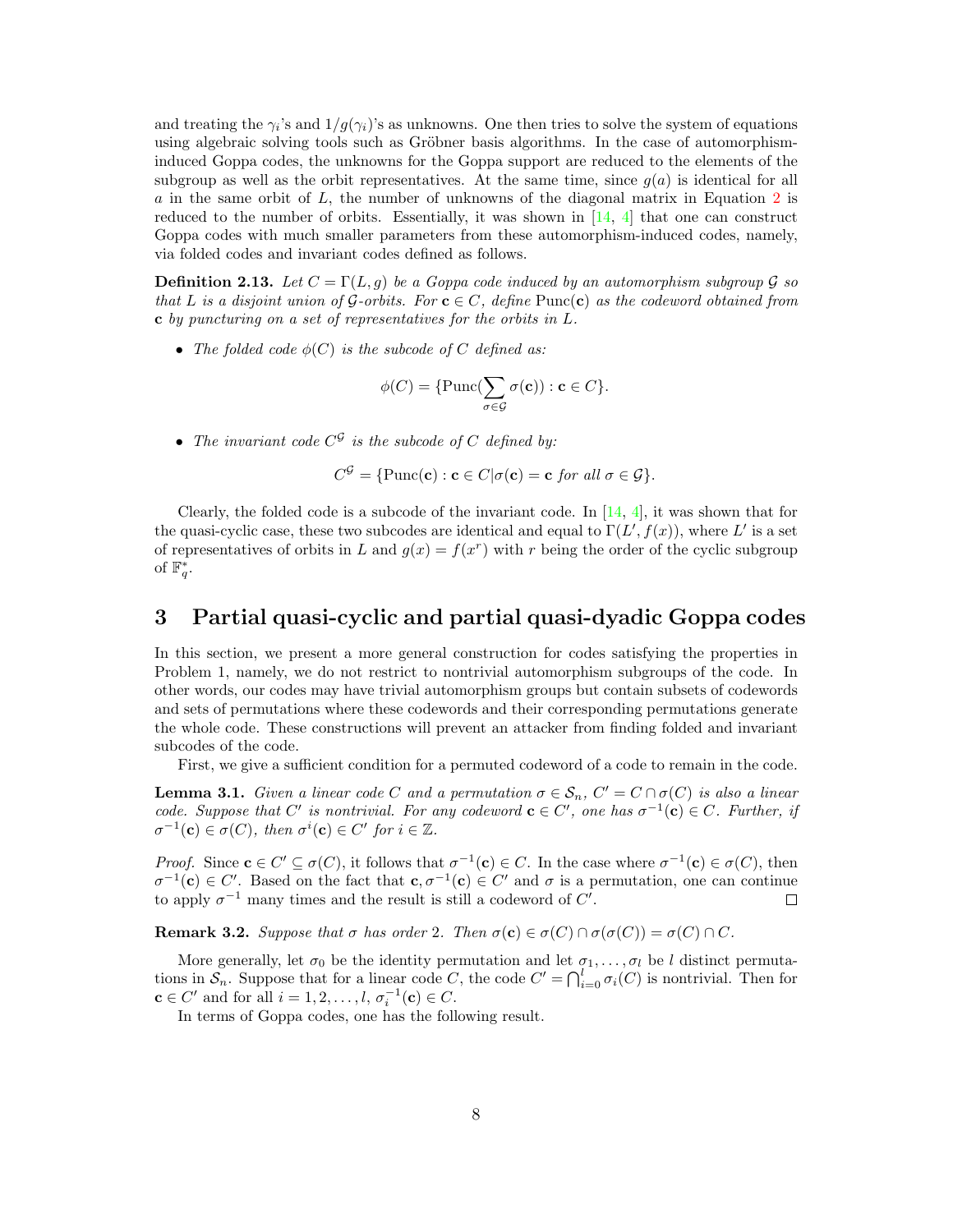<span id="page-8-0"></span>**Lemma 3.3.** Let L be a subset of n distinct elements from  $\mathbb{F}_q$ . Let  $\sigma_1, \ldots, \sigma_l$  be l distinct automorphisms from  $\text{AGL}_2(q)$  such that L is invariant under each  $\sigma_i$ ,  $i = 1, 2, \ldots, l$ . Let  $g(x) \in \mathbb{F}_q[x]$  be such that  $g(x), g(\sigma_1(x)), \ldots, g(\sigma_l(x))$  are pairwise co-prime. Define  $G(x) =$  $\prod_{i=0}^{l} g(\sigma_i(x))$ . If  $\Gamma(L, G(x))$  is nontrivial, then for every codeword  $\mathbf{c} \in \Gamma(L, G(x))$ , the permuted codeword  $\sigma_i(\mathbf{c})$  lies in  $\Gamma(L, g(x))$ . Moreover, if  $\sigma_0 = id, \sigma_1, \ldots, \sigma_l$  form a subgroup of  $\text{AGL}_2(q)$ , then each  $\sigma_i(\mathbf{c})$  lies in  $\Gamma(L, G(x))$ .

Proof. From Lemma [2.3](#page-3-3) and Proposition [2.11,](#page-4-1) one has

$$
\Gamma(L, G(x)) = \bigcap_{i=0}^{l} \Gamma(L, g(\sigma_i(x)))
$$

$$
= \bigcap_{i=0}^{l} \sigma_i^{-1}(\Gamma(L, g)).
$$

Hence, it follows from the above argument that for  $i \in \{1...l\}$  and  $c \in \Gamma(L, G(x))$  lies in the code  $\Gamma(L, g)$  as well. For the latter part, if  $\mathcal{G} = {\sigma_0, \sigma_1, \ldots, \sigma_l}$  is a group, then  $\Gamma(L, g(x)g(\sigma_1(x))\ldots g(\sigma_l(x)))$  is a code with G as its automorphism subgroup.  $\Box$ 

There are different ways one can apply Lemma [3.3](#page-8-0) to construct Goppa codes with more permuted codewords. Here, we provide two different constructions.

In the following, we assume that  $n = lmt$  for some positive integer l.

<span id="page-8-1"></span>**Proposition 3.4** (Partial quasi-dyadic construction). Let  $l = 2^v$ , *i.e.*,  $n = 2^v m t$  for some positive integer  $v \leq m/2$ . Let V be a v-dimensional subspace of  $\mathbb{F}_q$ . Write V as V =  ${b_0, b_1, b_2, \ldots, b_{2^v-1}}$  with  $b_0 = 0$ . Let L contain mt different cosets of V under some ordering. Let  $g(x)$  be an irreducible polynomial of degree t such that the Goppa code  $\Gamma(L,g)$  has dimension  $k = n - mt = (2^v - 1)mt$ . For  $i = 0, 1, ..., 2^v - 1$ , define  $\sigma_i$  as the automorphism where  $\sigma_i(x) = x + b_i$ . Define  $h(x) = \prod_{i=0}^{2^v-1} g(\sigma_i(x))$ . Suppose that the code  $\Gamma(L, h)$  is the trivial code. Then, one can construct a subset  $P(L, g)$  of  $\Gamma(L, g)$  satisfying the conditions of Problem 1.

*Proof.* Fix a  $\sigma_i$  with  $i \neq 0$  and let  $h_i(x) = \frac{h(x)}{g(\sigma_i(x))}$ . Let  $C = \Gamma(L, h_i(x))$ . Clearly, C is a subcode of  $\Gamma(L, g(x))$ . For each codeword  $\mathbf{c} \in C$ , one has  $\sigma_j(\mathbf{c}) \in \Gamma(L, g(x))$  for  $j \neq i$ . In particular,  $\sigma_j(C)$  is a subcode of  $\Gamma(L, g(x))$  for all  $j \neq i$  (since the order of  $\sigma_j$  is 2). We claim that for  $j_1, j_2$  such that  $i, j_1, j_2$  are all distinct, one has  $\sigma_{j_1}(C) \cap \sigma_{j_2}(C)$  is the trivial code. Indeed,  $\sigma_j(\Gamma(L, h_i)) = \Gamma(L, \prod_{e \neq i} g(\sigma_e \sigma_j(x)))$ . Thus, by the assumption that the  $g(\sigma_i(x))$ 's are coprime and Lemma [2.3,](#page-3-3)  $\sigma_{j_1}(\Gamma(L, h_i(x))) \cap \sigma_{j_2}(\Gamma(L, h_i(x))) = \Gamma(L, h(x))$  which is trivial by our assumption. In addition, since  $\dim(\sigma_i(C)) \geq n - (2^v - 1)mt = mt$ , it follows that  $\dim(\sigma_i(C)) = mt$  for all  $j \neq i$ . Let  $P(L, g)$  be a basis of C. Then,  $P(L, g)$  satisfies the conditions of Problem 1 by letting the set of permutations to be  $\{\sigma_j : j \neq i\}.$  $\Box$ 

<span id="page-8-2"></span>**Proposition 3.5** (Partial quasi-cyclic construction). Let r be a positive integer with  $r|(q-1)$ . Let  $n = rmt$ . Let H be a subgroup of  $\mathbb{F}_q^*$  of order r. Let L be a disjoint union of mt cosets of H in some order. Fix an irreducible polynomial  $g(x)$  of degree t such that the Goppa code  $\Gamma(L, g)$ has dimension  $(r-1)mt$ . For each  $a \in H$ , let  $\sigma_a$  be the automorphism such that  $\sigma_a(x) = ax$ . Define  $h(x) = \prod_{a \in H} g(ax)$ . Suppose that the code  $\Gamma(L, h)$  is trivial. Then, one can find a set  $P(L, g)$  of mt linearly independent vectors that satisfies the conditions of Problem 1.

*Proof.* Fix a generator a of H. Define  $g_a(x) = \prod_{i=0}^{r-2} g(a^i x)$ . Let C be the code  $C = \Gamma(L, g_a)$ . By Proposition [3.3,](#page-8-0) for all  $i = 1, \ldots, r-2$ , we have  $\sigma_{a^i}(\mathbf{c}) \in \Gamma(L, g)$  for all  $\mathbf{c} \in C$ , that is,  $\sigma_{a^i}(C) \subset$  $\Gamma(L,g)$  for  $i = 2,3,\ldots,r$ . We claim that  $\Gamma(L,g)$  is a disjoint union of  $C, \sigma_{a^2}(C),\ldots,\sigma_{a^{r-1}}(C)$ . First, we show that for  $i \neq j$ ,  $\sigma_{a^i}(C) \cap \sigma_{a^j}(C)$  is trivial. Now, we have  $\sigma_{a^i}(C) = \Gamma(L, h_a(\sigma_{a^{-i}}(x))) =$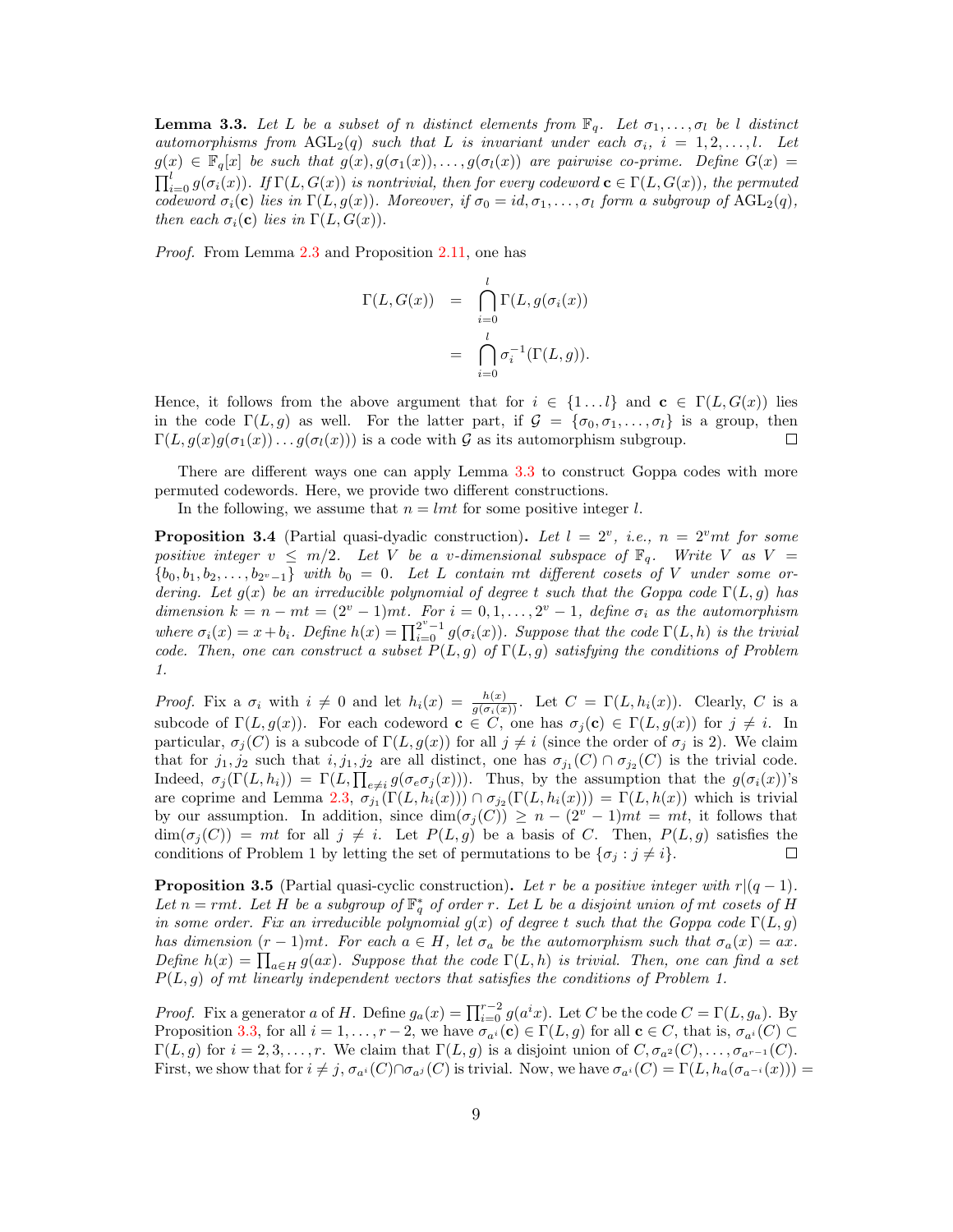<span id="page-9-4"></span> $\Gamma(L,\prod_{w\neq r-1-i}g(\sigma_{a^w}(x)))$ . Similarly,  $\sigma_{a^j}(C)=\Gamma(L,\prod_{w\neq r-1-j}g(\sigma_{a^w}(x)))$ . From Lemma [2.3,](#page-3-3)  $\sigma_{a^i}(C) \cap \sigma_{a^j}(C) = \Gamma(L, h)$  which is trivial. Since  $\dim(C) \geq n - (r-1)mt = mt$ , the claim follows. Consequently, one may choose  $P(L, g)$  as a basis of C.  $\Box$ 

- **Remark 3.6.** In both Propositions [3.4](#page-8-1) and [3.5,](#page-8-2) we have  $\dim(\Gamma(L, h)) \geq n \deg(h)m = 0$ . In practice, this code is trivial for most cases.
	- In fact, one can generalize the results to non-irreducible polynomials g. In this case, one needs to check that the polynomials  $g(\sigma(x))$ 's are all pairwise coprime for all the  $automorphisms \sigma$  involved.

<span id="page-9-2"></span>**Remark 3.7.** Just as in Theorem [2.12,](#page-6-0) one may transform  $P(L, g)$  such that  $P(L, g)$  takes the following form. Let

$$
P(L,g) = (S_1||S_2|| \dots S_{mt-1}||S_{mt}),
$$

where each  $S_i$  is an  $mt \times r$  matrix and for  $i = 1, 2, \ldots, mt - 1$ ,  $S_i$  is 0 everywhere except at the  $(i, 1)$ -position. Thus, one may use  $S_{mt}$  as the public key.

From Propositions [3.4](#page-8-1) and [3.5,](#page-8-2) we see that one can generalize the construction to any subgroup of  $\text{AGL}_2(q)$ . More precisely, we give the general construction in the next theorem and the proof is similar to the proofs of Propositions [3.4](#page-8-1) and [3.5.](#page-8-2)

<span id="page-9-0"></span>**Theorem 3.8.** Let t be a positive integer. Let G be a subgroup of  $\text{AGL}_2(q)$  and let L be a disjoint union of mt G-orbits under the action of G on  $\mathbb{F}_q$ . Let  $n = |L| = |\mathcal{G}|$ mt. Let  $g(x)$  be an irreducible polynomial of degree t such that the code  $\Gamma(L, g(x))$  has dimension n – mt. Define  $h(x) = \prod_{\sigma \in \mathcal{G}} g(\sigma(x))$ . Assume that  $\Gamma(L, h)$  is trivial. Fix a  $\sigma \in \mathcal{G}$  where  $\sigma$  is not the identity automorphism and let  $\mathcal{G}' = \mathcal{G} \setminus \{\sigma\}$ . Construct  $C = \Gamma(L, \prod_{\sigma' \in \mathcal{G}'} g(\sigma'(x)))$ . Then, we may take a basis of C as the set  $P(L, g)$  in Problem 1 with the set of permutations to be the permutations  $in G'.$ 

## <span id="page-9-3"></span>4 Security discussion

In general, there are two classes of attacks on McEliece scheme, namely, information set decoding (ISD) attacks and structural attacks. The former attacks were proposed in [\[32\]](#page-14-12) as a generic decoding attack. Essentially, such attacks seek to perform the decoding directly from the public matrix given. In its most basic form, an adversary tries to guess k positions such that the submatrix restricted to these positions is invertible and the error vector, restricted to these positions, has very small Hamming weight. Such properties will enable the adversary to brute force the error entries at these positions and subsequently, discover the message. Other improvements and variants were later proposed to improve the attack [\[21,](#page-14-13) [36,](#page-15-0) [12,](#page-13-10) [10,](#page-13-11) [18,](#page-14-14) [9,](#page-13-12) [25,](#page-14-15) [5,](#page-13-13) [26\]](#page-14-16). So far, the best attack has complexity  $2^{0.0967n}$  [\[26\]](#page-14-16), where *n* is the code length.

On the other hand, the structural attacks attempt to take advantage of the structure of the specific code used. For random Goppa codes, one can perform a brute force search on the Goppa polynomial and/or the elements in the Goppa support. In [\[33\]](#page-14-17), an algorithm known as the support splitting algorithm was proposed which can correct permutation of the support elements once the Goppa polynomial and the set of support elements are known.

In addition, one can launch an algebraic attack on a Goppa code C with Goppa polynomial g as follows. Consider the equations:

<span id="page-9-1"></span>
$$
\sum_{i=1}^{n} c_i x_i^j y_i^w = 0
$$
\n(6)

for  $\mathbf{c} = (c_1, \ldots, c_n) \in C$ ,  $0 \leq j \leq t-1$  when  $w = 1$  and  $0 \leq j \leq 2t-1$  when  $w = 2, x_1, x_2, \ldots, x_n$ are the unknowns for the Goppa support and  $y_i = 1/g(x_i)$ . Recall that these equations come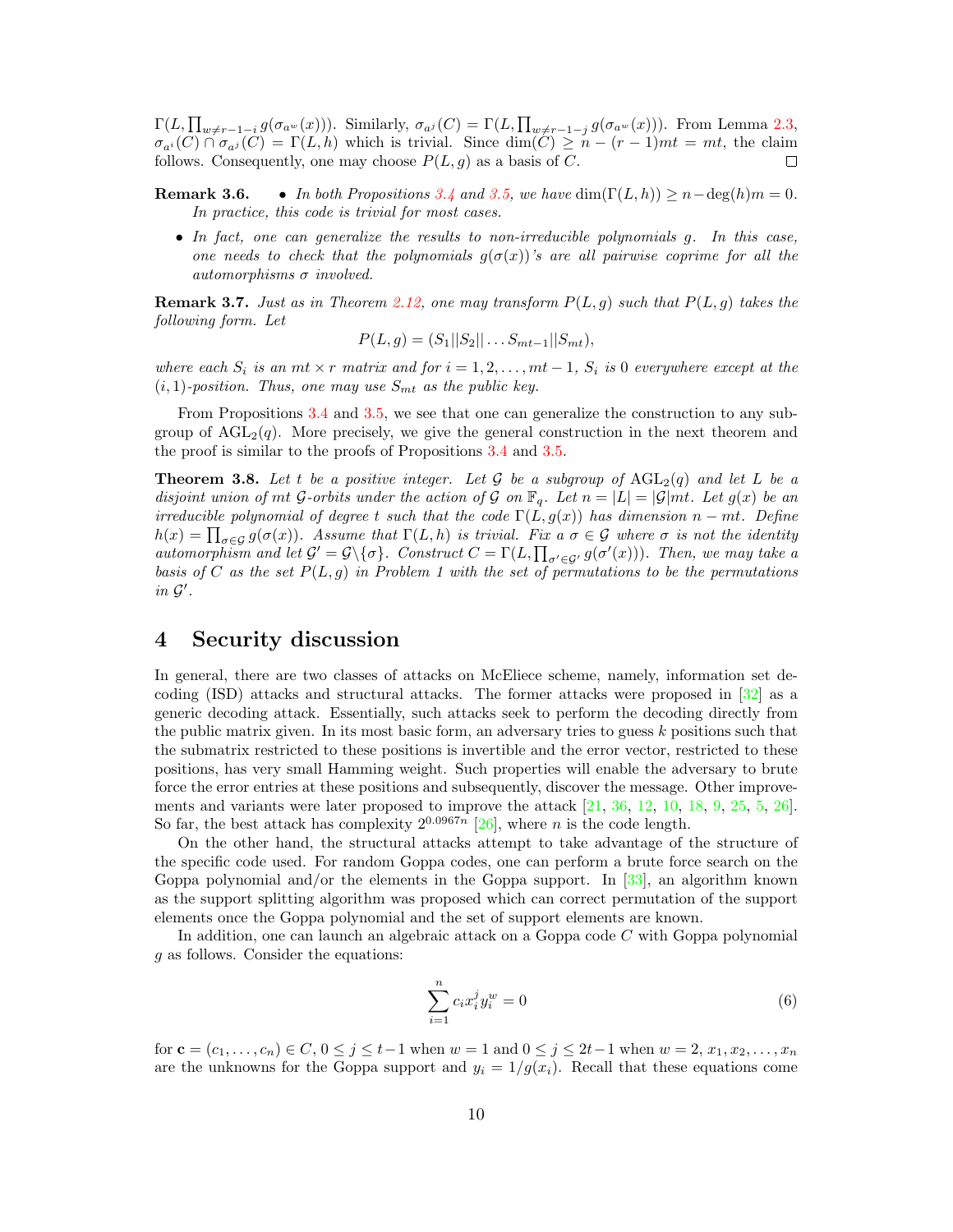<span id="page-10-0"></span>from the parity-check equations (refer to Equations [1](#page-3-1) and [2\)](#page-3-2). Hence, solving for the unknowns will give the Goppa support and together with the knowledge of the  $y_i$ 's will enable one to recover  $g(x)$ . Thus the challenge remains to solve the above system.

Observe that when  $j = 0$  yields k linear equations in the unknowns  $y_i$ 's. Thus, one way to solve the system is to guess the remaining  $mt$   $y_i$ 's which results in a system in the  $x_i$ 's. By considering the  $k\lfloor 2\log_2 t\rfloor$  equations which are powers of 2, one can then solve for the unknowns  $x_i$ 's. The complexity of the approach is asymptotically  $O(2^{m^2t})$ . Other approaches exist to solve the system [\[16,](#page-13-7) [15\]](#page-13-5) but the complexities of these approaches are more difficult to estimate.

As mentioned in Subsection [2.3,](#page-5-0) the automorphism-induced Goppa codes are more vulnerable to algebraic attacks as compared to random Goppa codes. This is due to the existence of invariant subcodes which are themselves Goppa codes with smaller supports and lower degree Goppa polynomials. In particular, for an automorphism-induce Goppa code, particularly quasicyclic code, such that it has length  $n$ , degree  $t$  Goppa polynomial and automorphism group of order l, the invariant code has length  $n/l$  with degree  $t/l$  Goppa polynomial. A thorough security analysis of quasi-cyclic Goppa codes can be found in [\[3\]](#page-13-1).

For our construction, only subsets of the automorphism subgroup of  $\text{AGL}_2(q)$  are used. In particular, we typically remove an element  $\sigma$  from a subgroup  $\mathcal G$  of AGL<sub>2</sub>(q) (see Theorem [3.8\)](#page-9-0).

Thus, a similar folding operation will be of the form

$$
\sum_{\sigma'\in\mathcal{G},\sigma'\neq\sigma}\sigma'(\mathbf{c})
$$

for any  $c$  in the code. Since the coordinates of  $c$  on each orbit are unlikely to be identical, one cannot use the same trick to puncture the code or to construct an invariant code.

However, one may attempt to mount an algebraic attack on our constructions.

In Propositions  $3.4$  and  $3.5$ , suppose that V and H are known, respectively (this assumption is valid as one can exhaustively search for them). Referring to the system of equations in  $6$  and the structure of the Goppa support as a disjoint union of cosets, the unknowns for the Goppa support are reduced to finding mt representatives in the orbits. However, since our choice of  $g(x)$  is such that it is not invariant under any automorphism used in the construction, there is no clear relationship between the  $y_i$ 's that we can exploit. Consequently, one has to solve a system of equations in  $mt$  unknowns in the  $x_i$ 's and n unknowns in the  $y_i$ 's. Once again, by exploiting the  $k$  linear relationships among the  $y_i$ 's, one way to solve the system is to perform a brute force search on the remaining free  $mt$   $y_i$ 's. Alternatively, one can search through all possible  $mt$   $x_i$ 's and solve the resulting linear equations in the  $y_i$ 's. In either case, the time complexity is  $O(2^{m^2t})$ . Hence, unlike the quasi-cyclic or quasi-dyadic constructions, we see that our constructions do not weaken the security of the codes with respect to algebraic attacks.

## 5 Practical implementation considerations

## 5.1 Practical implementation scheme

Observe that our constructions place some restrictions on the choice of the parameters. For instance, we require  $n$  to be an integral multiple of  $mt$ . Moreover, the reduction factor is at most  $(n - mt)/mt = k/(n - k)$ . Thus, to achieve a large reduction size, we need t to be small. However,  $t$  needs to be sufficiently large to prevent an exhaustive search on the error vector, or more generally, to guard against the state-of-the-art information set-decoding attacks. In addition, for fixed m and t, n cannot be too large to prevent the distinguishing attack [\[13\]](#page-13-14). On the other hand, even though the automorphism-induced codes are more vulnerable to algebraic attacks, the relatively large gap between the complexity of these attacks and the information set-decoding attacks give some room to choose the parameters appropriately for any security level. As such, we propose combining the two constructions to achieve a greater key reduction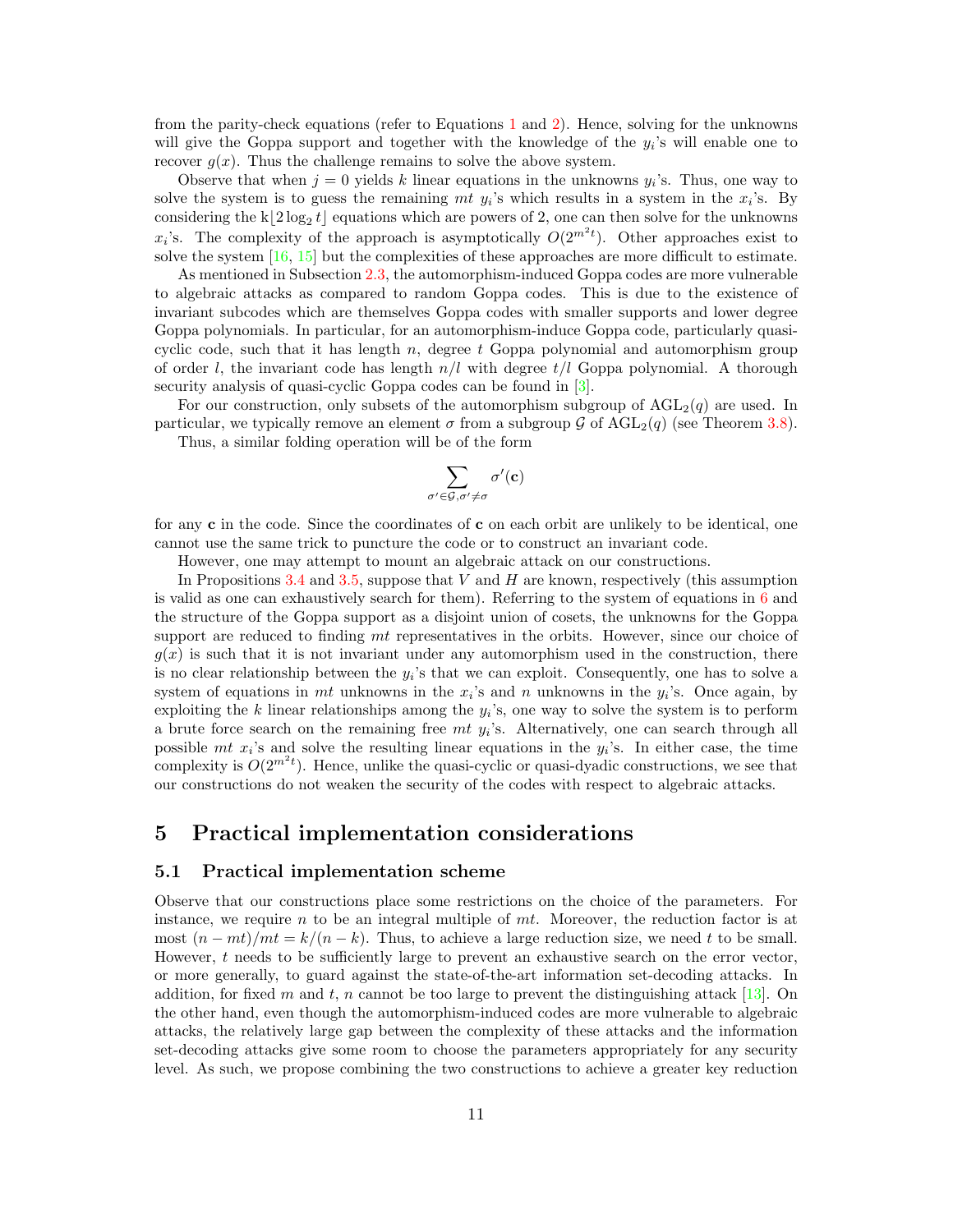<span id="page-11-0"></span>for a desired security level. The following algorithm gives a possible construction meeting a given security level. Here, we only consider the quasi-cyclic construction as the dyadic construction is similar.

- 1. Fix a security parameter  $\lambda$ .
- 2. Fix m such that  $q 1 = 2^m 1$  has small factors.
- 3. For any two distinct integers  $l_1$  and  $l_2$  with  $l_1l_2|(q-1)$  and  $gcd(l_1, l_2) = 1$ , do the following:
	- Pick a  $t_0$  satisfying the following two conditions:  $\binom{q}{t_0} \geq 2^{\lambda};$  $- A [l_1l_2mt_0, (l_1l_2-l_1)mt_0, 2l_1t_0]$  Goppa code achieves the security level with respect to the information set-decoding attacks.
- 4. Let  $t = l_1t_0$  and  $n = l_1l_2mt_0$ .
- 5. Let H be a subgroup of  $\mathbb{F}_q^*$  of order  $l_1l_2$  and pick a generator a of H.
- 6. Let L be a disjoint union of  $mt_0$  different cosets of H and randomly choose an ordering of the cosets.
- 7. Randomly pick a polynomial  $g_0(x)$  of degree  $t_0$ . Let  $g(x) = g_0(x^{l_1})$ .
- 8. Let  $h(x) = \prod_{i=0}^{l_2-2} g(a^{il_1}x)$  and  $f(x) = \prod_{i=0}^{l_2-1} g(a^{il_1}x)$
- 9. Construct the code  $\Gamma(L, q), \Gamma(L, h)$  and  $\Gamma(L, f)$ .
- 10. If  $\dim(\Gamma(L, f)) \neq 0$  or  $\dim(\Gamma(L, h)) \neq mt$  or  $\dim(\Gamma(L, g)) \neq (l_2 1)mt$ , choose another  $g_0(x)$ .
- 11. Otherwise, return  $\Gamma(L, g)$ .

By Proposition [3.5,](#page-8-2) for all  $\mathbf{c} \in \Gamma(L, h)$  and for  $i = 0, 1, \ldots, l_2 - 2$ , we have  $\sigma_{a^{l_1 i}}(\mathbf{c}) \in \Gamma(L, g)$ . Moreover,  $\Gamma(L, h)$  is a quasi-cyclic code induced by a subgroup of H of order  $l_1$ . Consequently, one can find a set  $P(L, g)$  of cardinality mt<sub>0</sub> such that for all  $i = 0, 1, \ldots, l_2-2, j = 0, 1, \ldots, l_1-1$ ,  $\sigma_{a^{l_1+i+l_2j}}(\mathbf{c}) \in \Gamma(L,g)$  whenever  $\mathbf{c} \in P(L,g)$ . Similar to Theorem [2.12](#page-6-0) and Remark [3.7,](#page-9-2) one can construct an  $mt_0 \times mt$  matrix that can be extended to a generator matrix of  $\Gamma(L, g)$ . Consequently, the public key size of such a code is  $l_1m^2t_0^2$ .

In our construction, by our choice of  $t_0$ , we ensure that it is secure against a brute force search on all possible  $g_0(x)$  and in fact, it is resistant to the existing known structural attacks (see Section [4\)](#page-9-3). In addition, we have ensured that the code  $\Gamma(L, q)$  is secure against message recovery attacks.

**Remark 5.1.** By employing only the quasi-cyclic construction, one gets a public key size of  $(l_2 1)$ l<sub>1</sub> $m<sup>2</sup>t<sub>0</sub><sup>2</sup>$ . Thus, we see that our technique can be further applied to quasi-cyclic constructions to yield more compact public keys.

#### 5.2 Concrete parameters

We apply our constructions to the parameters in BigQuake  $\lceil 3 \rceil$  to reduce the public key size and to keep the desired security level. We give 3 groups of parameters corresponding to 3 different security levels and each group comprises two code parameters in Table [1.](#page-12-2) The first is the code parameters from BigQuake [\[3\]](#page-13-1) and the second is the reduced code parameters we get after applying our scheme to the first code. Now we explain the notations of each column of Table [1](#page-12-2) as follows.

- $\lambda$ : security level of the parameters.
- $\bullet$  m: extension degree of the finite field.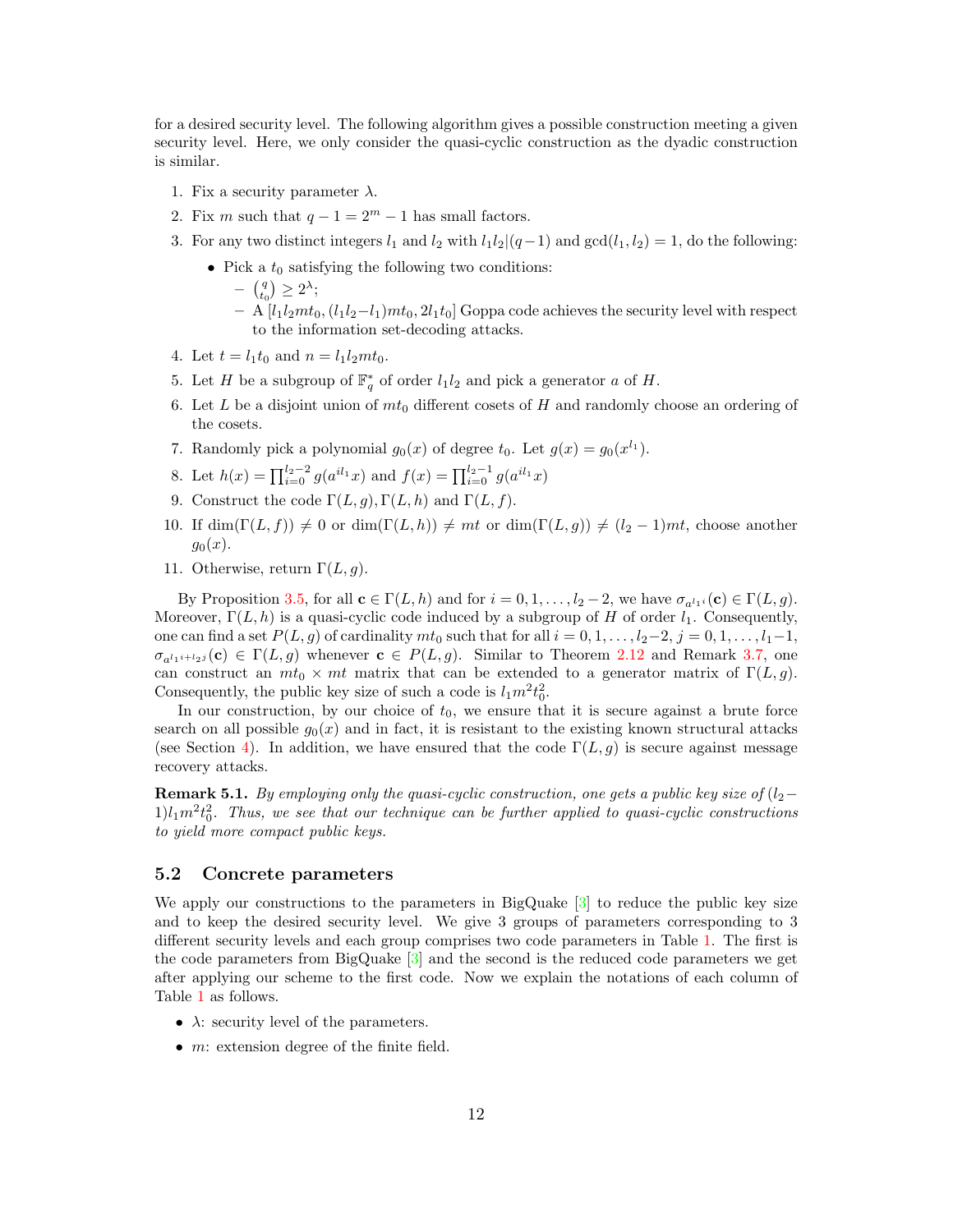- <span id="page-12-3"></span>•  $[n, k, t]$  denotes the resulting Goppa code parameters, n for the code length, k for the code dimension and t for the error correcting ability.
- $l_1$ : the size of the quasi-cyclic group which acts on x.
- $l_2$ : the size of the partial quasi-cyclic group which acts on the Goppa polynomial  $q(x)$ . This column is not applicable to the BigQuake [\[3\]](#page-13-1) code parameters.
- $\omega_{msg}$ : the logarithm of the work load of ISD, which is computed using the CaWoF [\[37\]](#page-15-1) library.
- $Size(butes)$ : the resulting public key size.

From Table [1,](#page-12-2) we can see that our scheme reduces the public key size of BigQuake by at least half. We remark that the parameters given in Table [1](#page-12-2) may be vulnerable to other attacks. Here we show the parameters solely to illustrate the power our construction which, to our best knowledge, are secure against current known attacks. In fact, our construction can be applied to most of the existing Goppa codes based constructions to reduce the public key size without compromising the security level.

<span id="page-12-2"></span>

|               | $m\,$ | [n,k,t]            | l <sub>1</sub> | $l_2$ | $\omega_{msq}$ | Size (bytes) |
|---------------|-------|--------------------|----------------|-------|----------------|--------------|
| <b>AES128</b> | 12    | [3510, 2418, 91]   | 13             | NA.   | 132            | 25389        |
|               | 16    | [12240, 11520, 45] | 5              | 17    | 143            | 12960        |
| <b>AES192</b> | 18    | [7410, 4674, 152]  | 19             | ΝA    | 195            | 84132        |
|               | 18    | [8208, 5472, 152]  | 19             | 3     | 213            | 49248        |
| AES256        | 18    | [10070, 6650, 190] | 19             | NΑ    | 263            | 149625       |
|               | 18    | [10260, 6840, 190] | 19             | 3     | 267            | 76950        |

Table 1: More compact public key parameters by applying our construction to BigQuake

**Remark 5.2.** The public key size of the foregoing scheme does not involve the parameter  $l_2$ . Therefore one could select a bigger  $l_2$  to keep the public key size and ensure that the increased  $code$  parameters n and k will still make the code resistant to, even by a large margin improved and powerful ISD attacks in the future. Alternatively, one is able to exploit this property of our scheme to minimize the public key size by selecting very small  $l_1$  and very big  $l_2$ , and increasing  $t_0$  to some reasonable value. Note that this only applies to big enough m, for otherwise it will suffer from some algebraic attacks. In conclusion, one can vary the parameters  $l_1, l_2, t_0, m, n$ appropriately to get a compact public key achieving the desired security level with respect to all known attacks.

## Acknowledgements

Chaoping Xing was supported by the National Research Foundation, Prime Minister's Office, Singapore under its Strategic Capability Research Centres Funding Initiative; and the Singapore MoE Tier 1 grants RG25/16 and RG21/18.

## <span id="page-12-0"></span>References

- [1] NIST round 1 submissions, 2017. [https://csrc.nist.gov/projects/](https://csrc.nist.gov/projects/post-quantum-cryptography/round-1-submissions) [post-quantum-cryptography/round-1-submissions](https://csrc.nist.gov/projects/post-quantum-cryptography/round-1-submissions). [2](#page-1-0)
- <span id="page-12-1"></span>[2] Gustavo Banegas, Paulo S. L. M. Barreto, Brice Odilon Boidje, Pierre-Louis Cayrel, Gilbert Ndollane Dione, Kris Gaj, Cheikh Thecoumba Gueye, Richard Haeussler, Jean Belo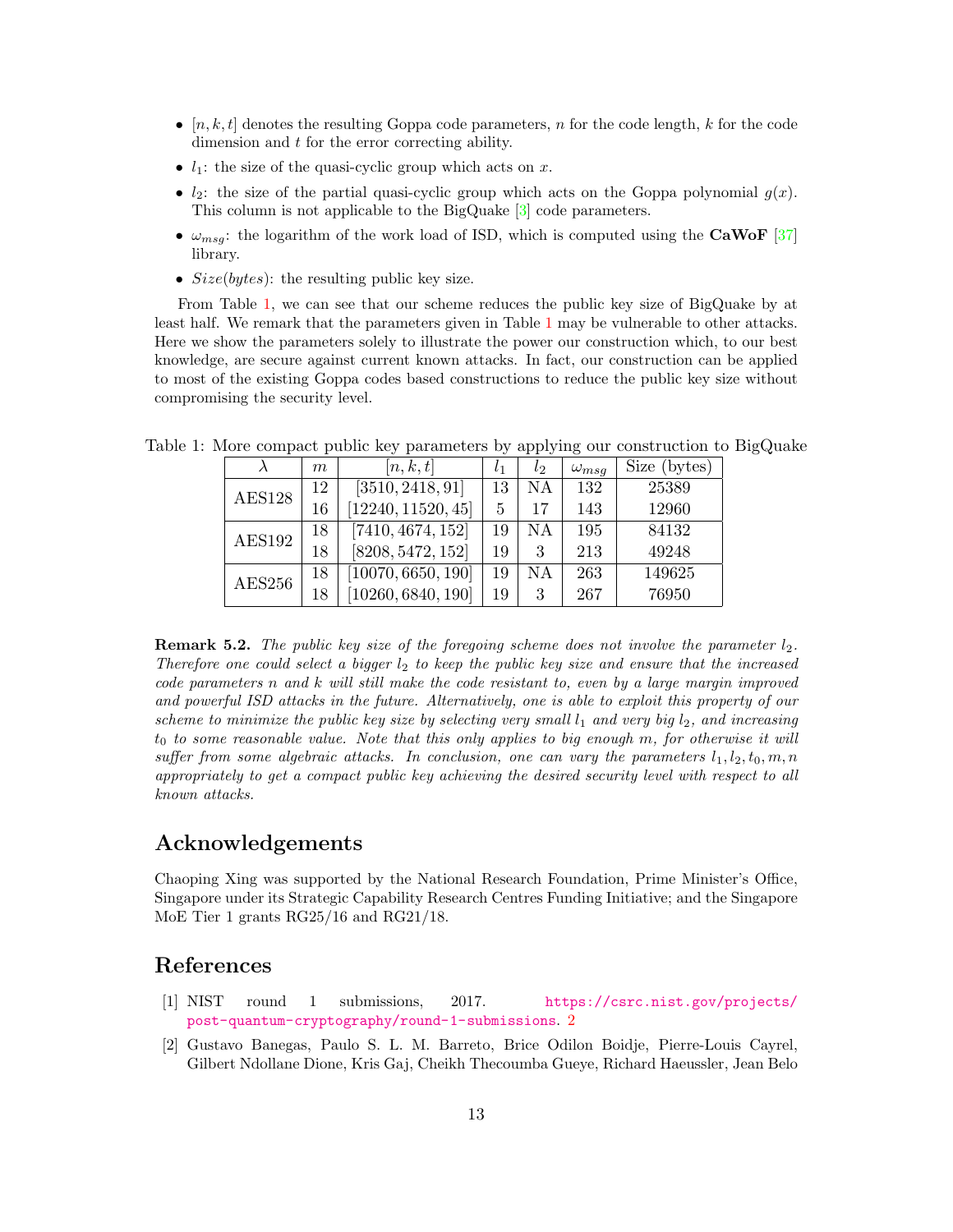Klamti, Ousmane Ndiaye, Duc Tri Nguyen, and Edoardo Persichettiand Jefferson E. Ricardini. DAGS: Key encapsulation from dyadic GS codes, Jun 2018. [https://www.](https://www.dags-project.org/pdf/DAGS_spec_v2.pdf) [dags-project.org/pdf/DAGS\\_spec\\_v2.pdf](https://www.dags-project.org/pdf/DAGS_spec_v2.pdf). [2,](#page-1-0) [6,](#page-5-1) [7](#page-6-1)

- <span id="page-13-1"></span>[3] Magali Bardet, Elise Barelli, Olivier Blazy, Rodolfo CantoTorres, Alain Couvreur, Philippe Gaborit, Ayoub Otmani, Nicolas Sendrier, and Jean-Pierre Tillich. BIG QUAKE: BInary Goppa QUAsicyclic Key Encapsulation, Apr 2018. [https://bigquake.inria.fr/files/](https://bigquake.inria.fr/files/2018/04/corrected_proposal.pdf) [2018/04/corrected\\_proposal.pdf](https://bigquake.inria.fr/files/2018/04/corrected_proposal.pdf). [2,](#page-1-0) [3,](#page-2-0) [6,](#page-5-1) [7,](#page-6-1) [11,](#page-10-0) [12,](#page-11-0) [13](#page-12-3)
- <span id="page-13-6"></span>[4] Elise Barelli. On the security of some compact keys for McEliece scheme. CoRR, abs/1803.05289, 2018. [2,](#page-1-0) [3,](#page-2-0) [8](#page-7-0)
- <span id="page-13-13"></span>[5] Anja Becker, Antoine Joux, Alexander May, and Alexander Meurer. Decoding random binary linear codes in  $2^{n/20}$ : How  $1 + 1 = 0$  improves information set decoding. In EU-ROCRYPT, volume 7237 of Lecture Notes in Computer Science, pages 520–536. Springer, 2012. [10](#page-9-4)
- <span id="page-13-3"></span>[6] Thierry P. Berger. Goppa and related codes invariant under a prescribed permutation. IEEE Trans. Information Theory, 46(7):2628–2633, 2000. [2,](#page-1-0) [6](#page-5-1)
- <span id="page-13-2"></span>[7] Thierry P. Berger, Pierre-Louis Cayrel, Philippe Gaborit, and Ayoub Otmani. Reducing key length of the McEliece cryptosystem. In AFRICACRYPT, volume 5580 of Lecture Notes in Computer Science, pages 77–97. Springer, 2009. [2,](#page-1-0) [6,](#page-5-1) [7](#page-6-1)
- <span id="page-13-0"></span>[8] Daniel J. Bernstein, Johannes Buchmann, and Erik Dahmen. Post Quantum Cryptography. Springer Publishing Company, Incorporated, 1st edition, 2008. [1](#page-0-0)
- <span id="page-13-12"></span>[9] Daniel J. Bernstein, Tanja Lange, and Christiane Peters. Smaller decoding exponents: Ball-collision decoding. In CRYPTO, volume 6841 of Lecture Notes in Computer Science, pages 743–760. Springer, 2011. [10](#page-9-4)
- <span id="page-13-11"></span>[10] Anne Canteaut and Florent Chabaud. A new algorithm for finding minimum-weight words in a linear code: Application to McEliece's cryptosystem and to Narrow-Sense BCH codes of length 511. IEEE Trans. Information Theory, 44(1):367–378, 1998. [10](#page-9-4)
- <span id="page-13-9"></span>[11] Claude Chevalley. Introduction to the theory of algebraic functions of one variable. Number 6. American Mathematical Soc., 1951. [4](#page-3-4)
- <span id="page-13-10"></span>[12] Ilya Dumer. On minimum distance decoding of linear codes. In Proc. 5th Joint Soviet-Swedish Int. Workshop Inform. Theory, pages 50–52, 1991. [10](#page-9-4)
- <span id="page-13-14"></span>[13] Jean-Charles Faugère, Valérie Gauthier-Umaña, Ayoub Otmani, Ludovic Perret, and Jean-Pierre Tillich. A distinguisher for high-rate McEliece cryptosystems. IEEE Trans. Infor-mation Theory, 59(10):6830–6844, 2013. [11](#page-10-0)
- <span id="page-13-4"></span>[14] Jean-Charles Faugère, Ayoub Otmani, Ludovic Perret, Frédéric de Portzamparc, and Jean-Pierre Tillich. Folding alternant and Goppa codes with non-trivial automorphism groups. IEEE Trans. Information Theory, 62(1):184–198, 2016. [2,](#page-1-0) [3,](#page-2-0) [6,](#page-5-1) [8](#page-7-0)
- <span id="page-13-5"></span>[15] Jean-Charles Faugère, Ayoub Otmani, Ludovic Perret, Frédéric de Portzamparc, and Jean-Pierre Tillich. Structural cryptanalysis of McEliece schemes with compact keys. Des. Codes Cryptography, 79(1):87–112, 2016. [2,](#page-1-0) [3,](#page-2-0) [11](#page-10-0)
- <span id="page-13-7"></span>[16] Jean-Charles Faugère, Ayoub Otmani, Ludovic Perret, and Jean-Pierre Tillich. Algebraic cryptanalysis of McEliece variants with compact keys. In Advances in Cryptology - EU-ROCRYPT 2010, 29th Annual International Conference on the Theory and Applications of Cryptographic Techniques, French Riviera, May 30 - June 3, 2010. Proceedings, pages 279–298, 2010. [2,](#page-1-0) [3,](#page-2-0) [11](#page-10-0)
- <span id="page-13-8"></span>[17] Jean-Charles Faugre, Ludovic Perret, and Frdric de Portzamparc. Algebraic attack against variants of McEliece with Goppa polynomial of a special form. In  $ASIACRYPT$  (1), pages 21–41. Springer, 2014. [2,](#page-1-0) [3](#page-2-0)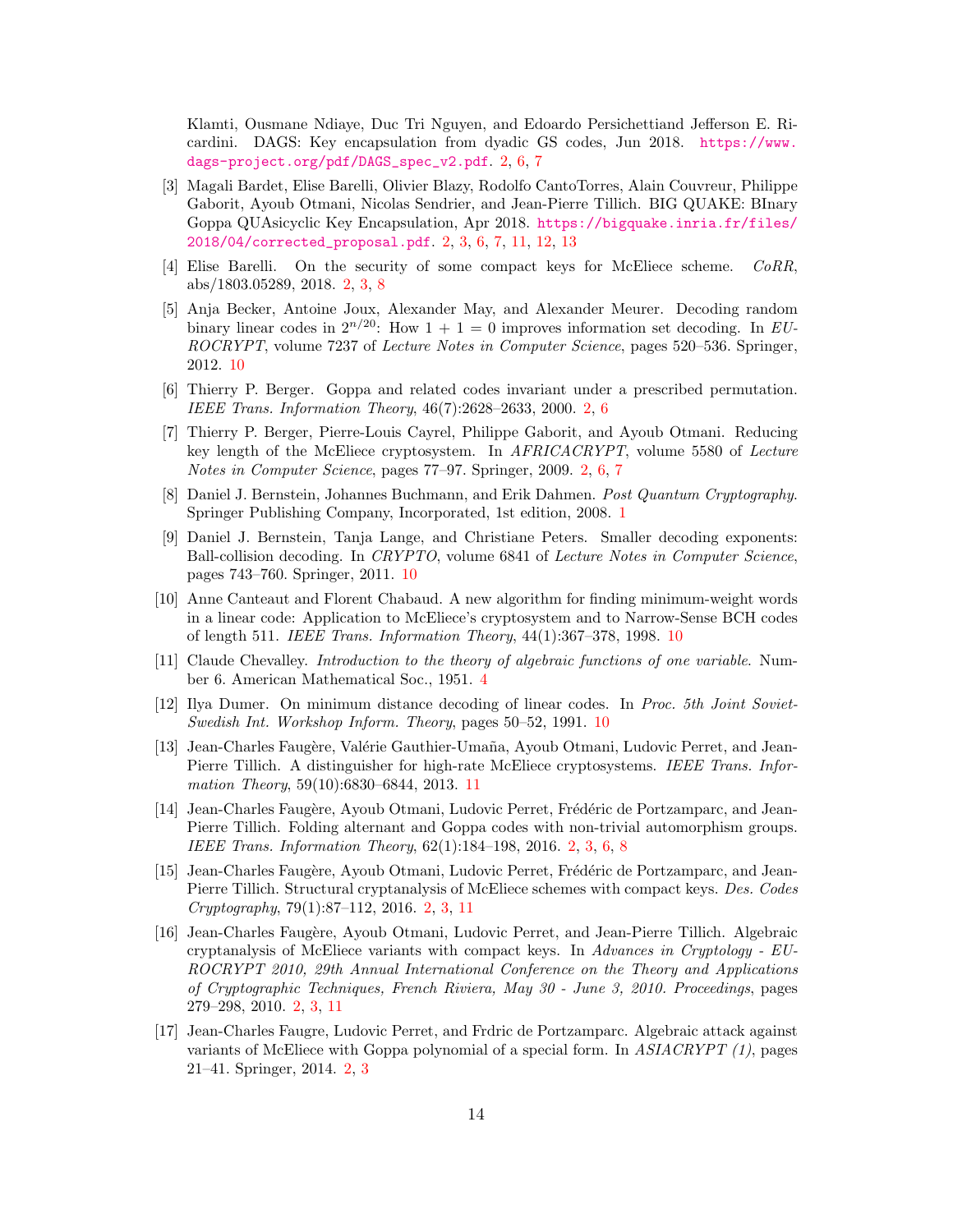- <span id="page-14-14"></span>[18] Matthieu Finiasz and Nicolas Sendrier. Security bounds for the design of code-based cryptosystems. In ASIACRYPT, volume 5912 of Lecture Notes in Computer Science, pages 88–105. Springer, 2009. [10](#page-9-4)
- <span id="page-14-4"></span>[19] Heeralal Janwa and Oscar Moreno. Mceliece public key cryptosystems using algebraicgeometric codes. Des. Codes Cryptography,  $8(3):293-307$  $8(3):293-307$  $8(3):293-307$ , 1996. 2
- <span id="page-14-3"></span>[20] Kazukuni Kobara and Hideki Imai. Semantically secure McEliece public-key cryptosystemsconversions for McEliece PKC. In Public Key Cryptography, 4th International Workshop on Practice and Theory in Public Key Cryptography, PKC 2001, Cheju Island, Korea, February 13-15, 2001, Proceedings, pages 19–35, 2001. [2](#page-1-0)
- <span id="page-14-13"></span>[21] Pil Joong Lee and Ernest F. Brickell. An observation on the security of McEliece's publickey cryptosystem. In Advances in Cryptology - EUROCRYPT '88, Workshop on the Theory and Application of of Cryptographic Techniques, Davos, Switzerland, May 25-27, 1988, Proceedings, pages 275–280, 1988. [10](#page-9-4)
- <span id="page-14-11"></span>[22] Rudolf Lidl and Harald Niederreiter. Finite fields: Encyclopedia of mathematics and its applications. Computers & Mathematics with Applications,  $33(7)$ :136–136, 1997. [5](#page-4-2)
- <span id="page-14-8"></span>[23] V M. Sidelnikov and S O. Shestakov. On insecurity of cryptosystems based on generalized reed-solomon codes. 2:439–444, 01 1992. [2](#page-1-0)
- <span id="page-14-10"></span>[24] F.J. MacWilliams and N.J.A. Sloane. The Theory of Error Correcting Codes. Number v. 2, pt. 2 in Mathematical Studies. North-Holland Publishing Company, 1978. [4](#page-3-4)
- <span id="page-14-15"></span>[25] Alexander May, Alexander Meurer, and Enrico Thomae. Decoding random linear codes in  $O(2^{0.054n})$ . In ASIACRYPT, volume 7073 of Lecture Notes in Computer Science, pages 107–124. Springer, 2011. [10](#page-9-4)
- <span id="page-14-16"></span>[26] Alexander May and Ilya Ozerov. On computing nearest neighbors with applications to decoding of binary linear codes. In EUROCRYPT (1), volume 9056 of Lecture Notes in Computer Science, pages 203–228. Springer, 2015. [10](#page-9-4)
- <span id="page-14-1"></span>[27] Robert J McEliece. A Public-Key Cryptosystem Based On Algebraic Coding Theory. Deep Space Network Progress Report, 44:114–116, Jan 1978. [1,](#page-0-0) [2,](#page-1-0) [3](#page-2-0)
- <span id="page-14-7"></span>[28] Lorenz Minder and Amin Shokrollahi. Cryptanalysis of the sidelnikov cryptosystem. In EU-ROCRYPT, volume 4515 of Lecture Notes in Computer Science, pages 347–360. Springer, 2007. [2](#page-1-0)
- <span id="page-14-9"></span>[29] Rafael Misoczki and Paulo S. L. M. Barreto. Compact McEliece keys from Goppa codes. In Selected Areas in Cryptography, volume 5867 of Lecture Notes in Computer Science, pages 376–392. Springer, 2009. [2,](#page-1-0) [6,](#page-5-1) [7](#page-6-1)
- <span id="page-14-6"></span>[30] Rafael Misoczki, Jean-Pierre Tillich, Nicolas Sendrier, and Paulo S. L. M. Barreto. Mdpcmceliece: New McEliece variants from moderate density parity-check codes. In ISIT, pages 2069–2073. IEEE, 2013. [2](#page-1-0)
- <span id="page-14-2"></span>[31] H Niederreiter. Knapsack type cryptosystems and algebraic coding theory. 15(2):159–166, 01 1986. [2](#page-1-0)
- <span id="page-14-12"></span>[32] Eugene Prange. The use of information sets in decoding cyclic codes. IRE Trans. Infor-mation Theory, 8(5):5–9, 1962. [10](#page-9-4)
- <span id="page-14-17"></span>[33] Nicolas Sendrier. Finding the permutation between equivalent linear codes: The support splitting algorithm. IEEE Trans. Information Theory, 46(4):1193–1203, 2000. [10](#page-9-4)
- <span id="page-14-0"></span>[34] Peter W. Shor. Algorithms for quantum computation: Discrete logarithms and factoring. In 35th Annual Symposium on Foundations of Computer Science, Santa Fe, New Mexico, USA, 20-22 November 1994, pages 124–134, 1994. [1](#page-0-0)
- <span id="page-14-5"></span>[35] Vladimir Michilovich Sidelnikov. A public-key cryptosystem based on binary Reed-Muller codes. Discrete Mathematics and Applications, 4(3):191–208, 1994. [2](#page-1-0)